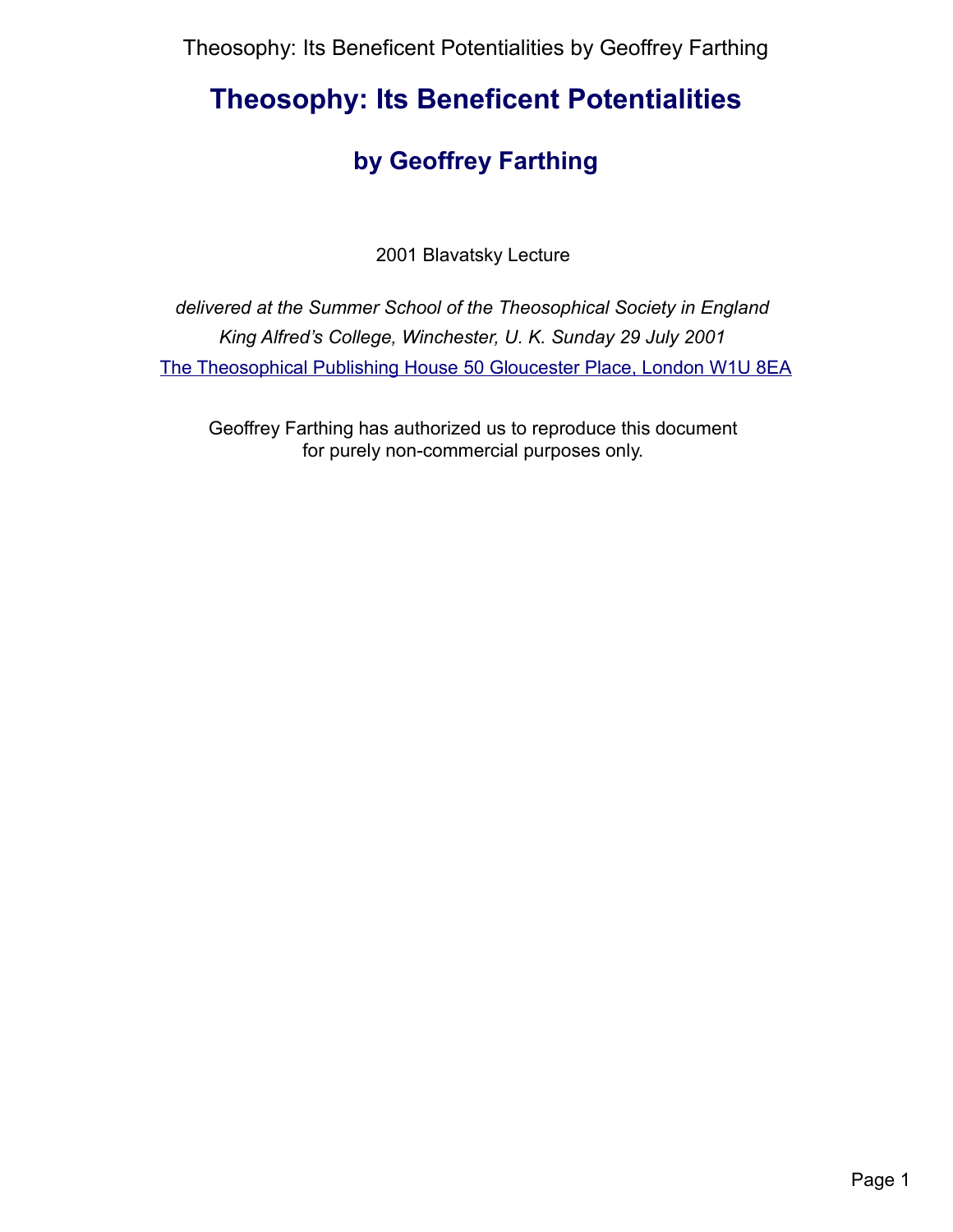### **INTRODUCTION**

But you, Occultists, Kabbalists and Theosophists, you well know that a Word, old as the world, though new to you, has been sounded at the beginning of this cycle, and the potentiality of which, unperceived by others, lies hidden in the sum of the digits of the years 1 8 8 9; you well know that a note has just been struck which has never been heard by mankind of this era; and that a New Idea is revealed, ripened by the forces of evolution. This Idea differs from everything that has been produced in the nineteenth century; it is identical, however, with the thought that has been the dominant tone and the keynote of every century, especially the last - absolute freedom of thought for humanity. [C.W.XI, 133]

Theosophy is in its fulness a comprehensive knowledge of the nature and the workings of Nature, in which man plays a prime part. The human kingdom is a critical stage in the immense evolutionary programme when 'Man', the thinker, is born. The knowledge of Theosophy is gained by generations of trained seekers and enquirers, Initiates in the Arcane Mysteries. It claims to be an expression of Truth, the facts of existence. It is therefore not a matter of conjecture or belief. Nature herself is seen as a collectivity of all that comprises her in a series of hierarchies of living beings from the very lowliest to the highest, from the elements comprising the matter of our objective world, up the evolutionary ladder through the kingdoms of Nature to man and beyond, into the realms of super-humanity. Theosophy postulates grades of superhuman beings which, as collective beings with their accumulated wisdom and knowledge, comprise the 'creators' and 'governers' of our planetary system.

Theosophy tells us that at the heart of all things is one common Essence. This essence manifests as 'Life'. Everything is endowed with it; there is no dead matter. Similarly everything has its degree of sentience, even if only an ability to respond to, or just 'feel', i.e., react to outside stimuli, and even memory. In its more developed forms sentience becomes consciousness. This sentiency manifests from the lowliest elemental or mineral forms, through the more complex ones of vegetable and animal, to fullblown consciousness in man. Thereafter it passes through all gradations to levels of awareness of a grandeur hardly dreamt of at our level of evolution. Because of the developed faculties and purified spiritual nature of these denizens of the highest levels of being, they may be regarded as gods. As they have developed them in themselves, so they can bequeath to man who can express them the most ennobling and compassionate impulses. These increase as the ladder of evolution is ascended.

The potentialities of Theosophy then can be thought of in terms of the ways that they affect behaviour. This is particularly the case in man himself and the whole human situation. Twelve aspects of these potentialities can readily be identified:

- 1. [THE NOTION OF DEITY.](#page-3-0)
- 2. [THE OCCULT STRUCTURE OF COSMOS AND MAN](#page-5-0)
- 3. [DIVINE LAW](#page-8-0)
- 4. [EVOLUTION, LIFE EVER-BECOMING](#page-11-0)
- 5. [REINCARNATION](#page-13-0)
- 6. [RELIGION](#page-15-0)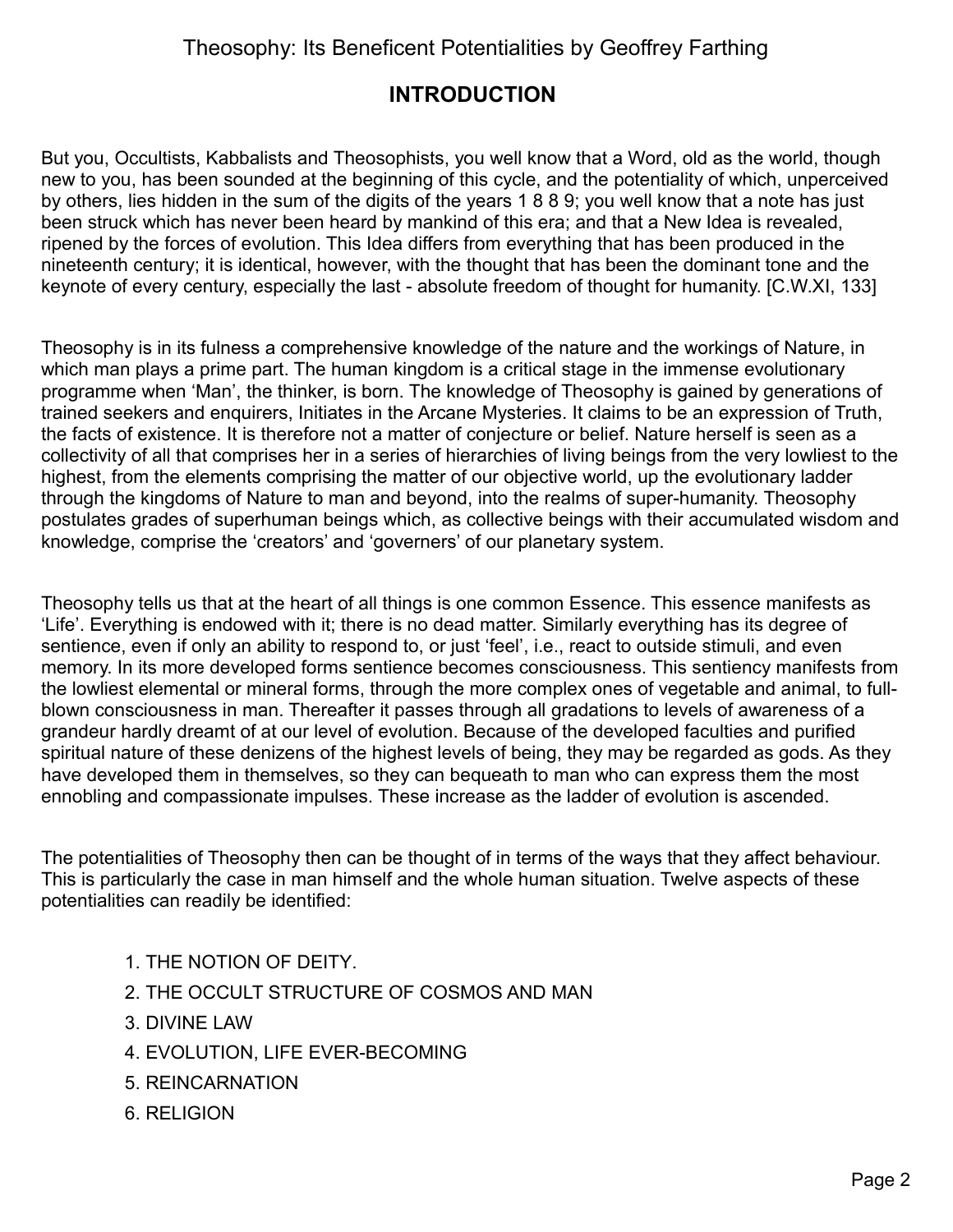- 7. [THE AFTER-DEATH STATES, SPIRITUALISM](#page-17-0)
- 8. [ECOLOGY](#page-19-0)
- 9. [THE ORDERING OF SOCIETY](#page-21-0)
- 10. [EDUCATION](#page-24-0)
- 11. [SCIENCE](#page-26-0)
- 12. [ART, HEALTH, PSYCHOLOGY and PARAPSYCHOLOGY](#page-29-0)

Some students of Theosophy may wonder why Theosophy's grand Cosmology has not been mentioned. The Cosmology when studied in depth provides answers to many questions as to how things come to be and to be as they are, and 'things' here include those things which to us at the physical level are not only objective but subjective, pertaining to our inner natures. This Cosmology, or an acknowledgment of it, is not, however, a potentiality for the benefit of humanity ordinarily at the present time.

One of the principal potentialities of Theosophy is its explanatory nature. It provides us with an encyclopaedic knowledge, data for a viable universal model or paradigm to use the language of modern science, until we can know for ourselves.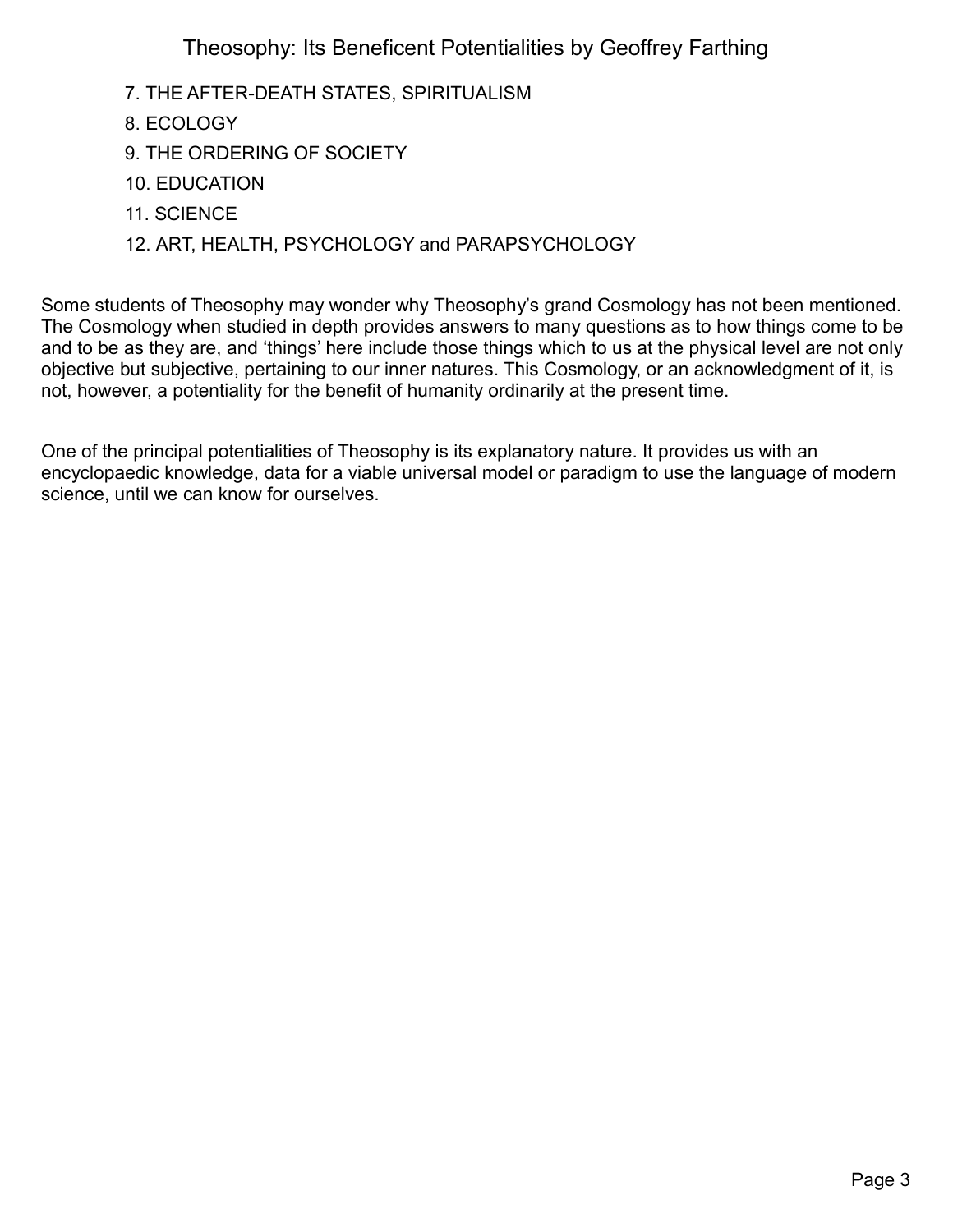## <span id="page-3-0"></span>**Potentiality One: THE NOTION OF DEITY**

The notion of Deity can be regarded as Theosophy's foremost beneficent potentiality. By it man, in his inner essence, is regarded as divine, with an inseverable relationship to the Cosmos. He is not just in it, he is of it. This is exemplified in the theosophical constitution of man, wherein all his principles reflect the cosmic planes of being. Cosmos functions on various levels, from the physical to the highest spiritual.

The total universal process is an expression of the One Life. This is the animating dynamism behind the activities of everything. It is its life manifesting as its internal energy. It is the vast dynamic force which keeps the whole ordered process going, right from the beginning of a period of activity, i.e., the birth of the Cosmos (Manvantara), to its end when the whole mighty process subsides into rest (Pralaya) bearing with it the fruits of its immense period of activity. These fruits are the aggregate experience of countless myriads of lives that have come and gone in their season during the whole mighty process. All is garnered and stored as universal memory.

Deity is the very essence of each man's being. The influence of this idea may at first be tentative and spasmodic but it increases as does his spiritual nature with his experiences in his long series of personal lives. He slowly becomes more or less conscious of his inner divine nature. This manifests as inspired motivation in his actions; he feels the guidance of conscience.

Concerning the notion of Deity in the creation and governance of the universe, there is a passage in the The Secret Doctrine:

It [the Secret Doctrine] admits a Logos or a collective "Creator" of the Universe; a Demiourgos - in the sense implied when one speaks of an "Architect" as the "Creator" of an edifice, whereas that Architect has never touched one stone of it, but, while furnishing the plan, left all the manual labour to the masons; in our case the plan was furnished by the Ideation of the Universe, and the constructive labour was left to the hosts of intelligent Powers and Forces. But that Demiourgos is no personal deity, - i. e., an imperfect extra-cosmic god - but only the aggregate of the Dhyani-Chohans [Archangels] and the other forces.

As to the latter - They are dual in their character; being composed of (a) the irrational brute energy, inherent in matter, and (b) the intelligent soul or cosmic consciousness which directs and guides that energy, and which is the Dhyani-Chohanic thought reflecting the Ideation of the Universal Mind. [S. D. I, 279]

The Theosophical Deity is an Entity, but only in the sense of a collectivity, an aggregate of the Dhyani-Chohans, described as "the highest gods . . . the divine intelligences charged with the supervision of Kosmos". (Theosophical Glossary)

This might cause us to think of Deity as "out there", something apart from us individually. We must,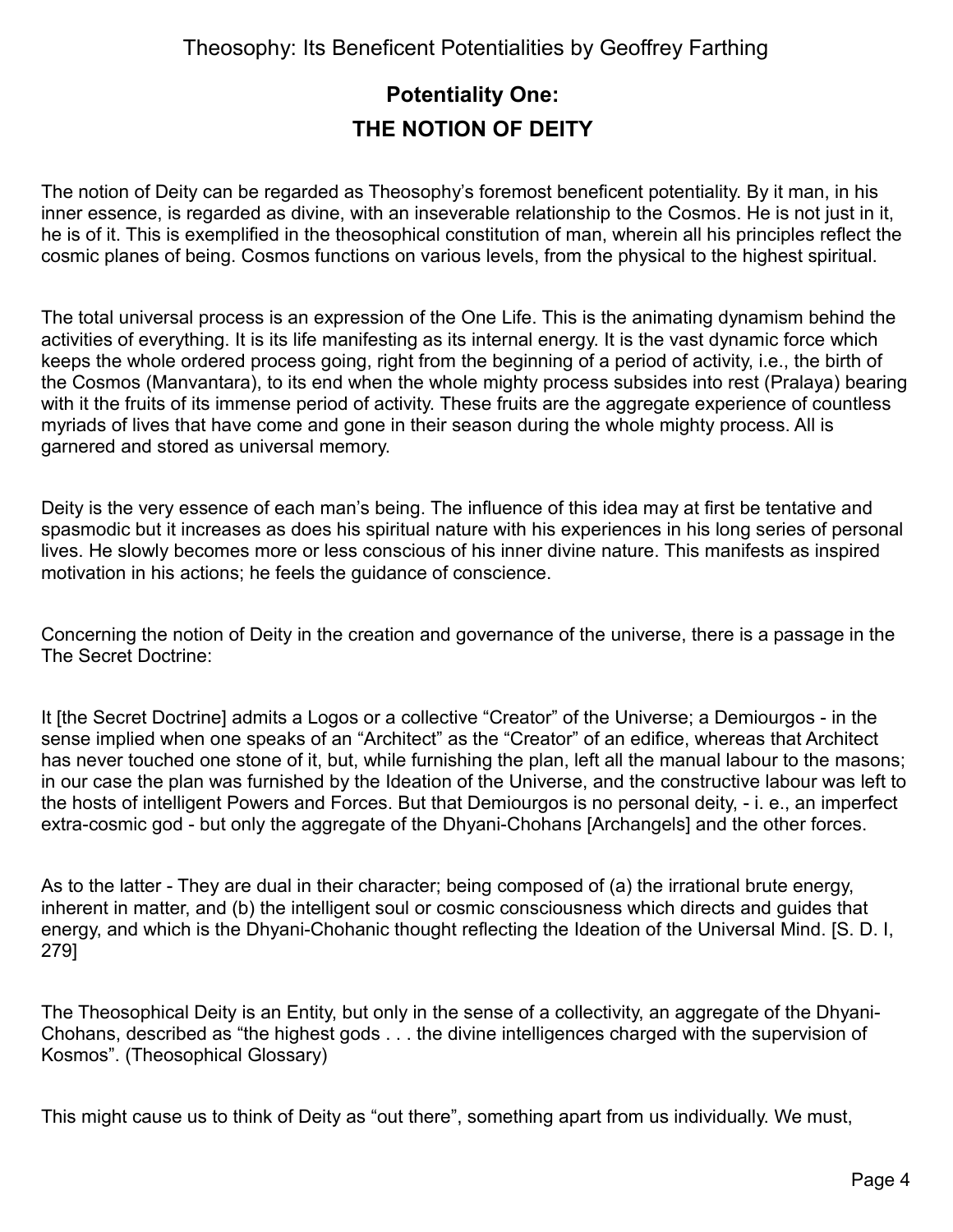however, be mindful of the teaching in How to Study Theosophy (H. P. B. - The Bowen Notes) where it says (p8), No matter what one may study in the S. D., let the mind hold fast, as the basis of its ideation, to the following ideas: a) The FUNDAMENTAL UNITY OF ALL EXISTENCE. This unity is a thing altogether different from the common notion of unit - as when we say that a nation or an army is united; or that this planet is united to that by lines of magnetic force or the like. The teaching is not that. It is that existence is ONE THING, not any collection of things linked together. Fundamentally there is ONE BEING.

The implications of this are profound, far reaching and hard to realize, but the clear meaning is that there is not Deity and us. There is only one thing. Everything, including each human being, is that 'One Thing'. For Theosophy to become real, every student must come to this realization. What a change in perspective, in attitude towards one s self, is thus engendered!

This principle of UNITY is of greatest significance in the fields of Science, Religion, Education and Ecology.

Unity expresses itself during manifestation as almost infinite diversity. This diversity leads to the sense of separateness in humans causing the prolific difficulties in human affairs. Eradication of the effects of these difficulties in our society is a major benefit of this Potentiality. The notion of Deity as Unity, when sufficiently realized and worked out, becomes a powerful background to our attitudes.

There is a significant corollary to the idea of Unity in the Bowen Notes (p 9(a)): The third basic idea to be held is that Man is the MICROCOSM. As he is so, then all the Hierarchies in the Heavens exist within him. But the truth is there is neither Macrocosm nor Microcosm but ONE EXISTENCE. Great and small are such only as viewed by a limited consciousness.

This idea should be kept in mind when studying the Constitution of Man, Potentiality Two.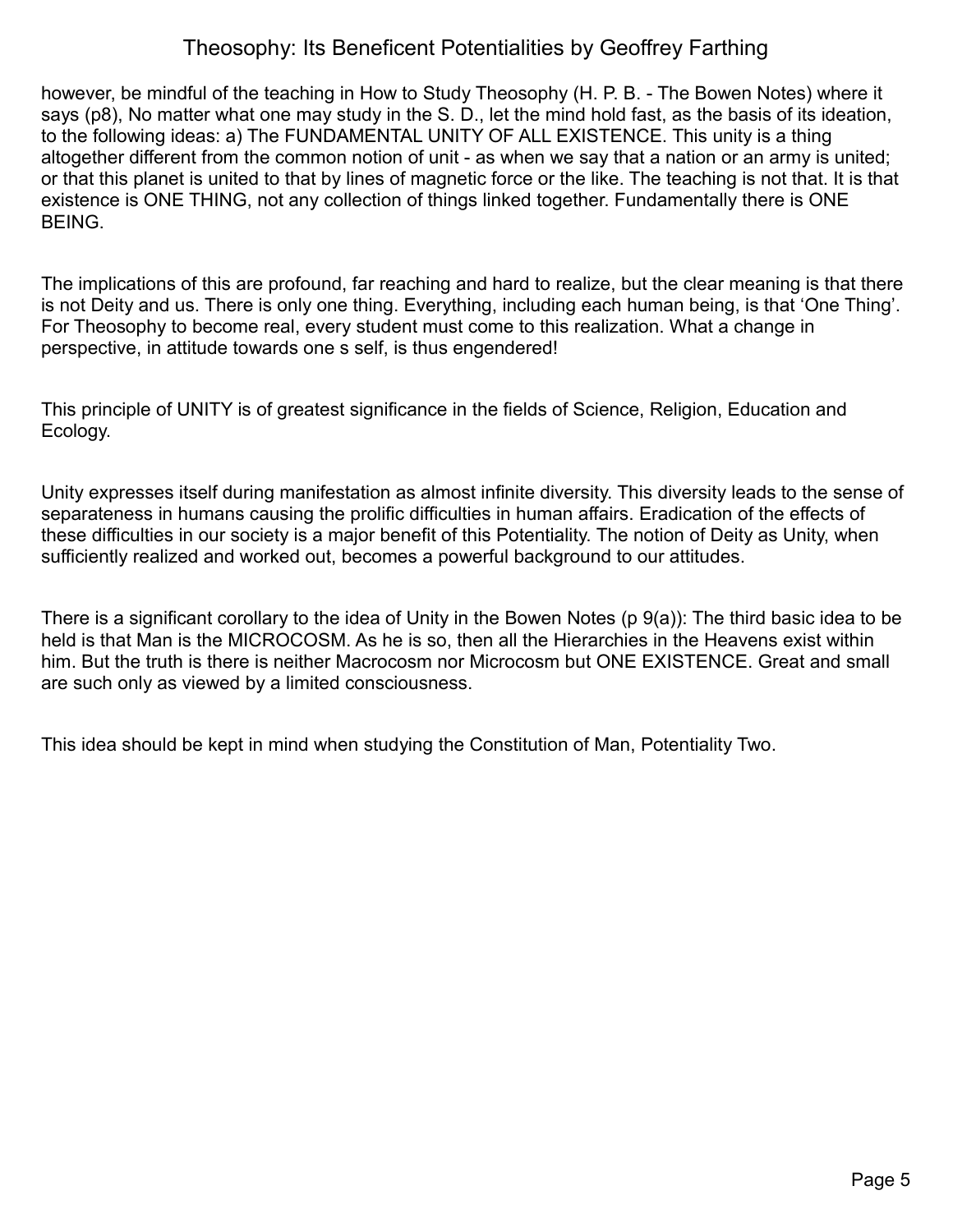## <span id="page-5-0"></span>**Potentiality Two: THE OCCULT STRUCTURE OF COSMOS AND MAN**

In the teachings of the Great Knowledge, Theosophy, there are seven levels of cosmic being, each classified according to its characteristic nature. Of these seven one is physical, the others are nonphysical, inner and invisible to it. They are: first, at the highest level, Spirit (Atma) which is supreme, but without some vehicle to operate in or through it is ineffective. The next level down is that of the vehicle (Buddhi). Taken together these two levels constitute a duality, or two poles of Being, Spirit and Matter, referred to as Monad, which pass down through all levels of creation. The duality is the basis of subjectivity and objectivity manifesting in us as consciousness, and that in which consciousness can arise, i.e. form or vehicle. It is also that of which consciousness can be objectively aware.

The two aspects of the One in manifestation (the Monad) give rise to the dualities of life and form, positive and negative, active and passive, male and female, and so on. Their Essence is the ultimate universal Unity, common to every thing in existence, to all creatures including man. Their existence is according to cyclic law. Periodically they (or it, the Monad) manifest as substance or things with form, the objective side of Nature, and as inner or subjective which is motion or activity, the basis of sentience or a degree of consciousness depending on evolutionary status, i.e., the development of forms.

All activity of living things is subject to alternations of activity and rest, in-breathing and out-breathing, heart beats, tide and season, and so on. These rhythms are universal. The nature of their diverse expressions depends upon the characteristics of the vehicles, the life forms, through which they function. These vehicles, in the aggregate, constitute manifest or objective Nature, at all her levels, physical and non-physical.

In man his Individuality (Ego), his feeling of "I", is focussed in his mind, his thinking principle (Manas). In universal terms this is Mahat, the cosmic principle of Mind or Divine Ideation. Manas has two aspects, an upper and a lower. The upper is orientated towards the Monad, i.e., Spirit (Atma) operating through its vehicle Buddhi, and the lower is the vehicle for the normal personal thinking process. There is, however, only one mind principle but it operates at these two levels: one the divine (the Universal) and the other the personal self, during the life of a man.

Ordinarily these two aspects of mind are in effect separate, the higher affecting the lower only occasionally. The lower mind is the personal one, periodically in incarnation in distinct successive physical bodies. The higher spiritual individuality (Ego) is on a long evolutionary journey. It gathers its nurture from the purely spiritual experience of its personalities. The ordinary experiences of personal life do not contribute to it.

The personal man is four-principled. He has his lower mind (Manas), emotions (Kama), a 'life' principle (Prana), with its vehicle (Astral) and lastly the objective, physical body.

In the average man the personal mind is associated closely with his desires, passions, and concerns of a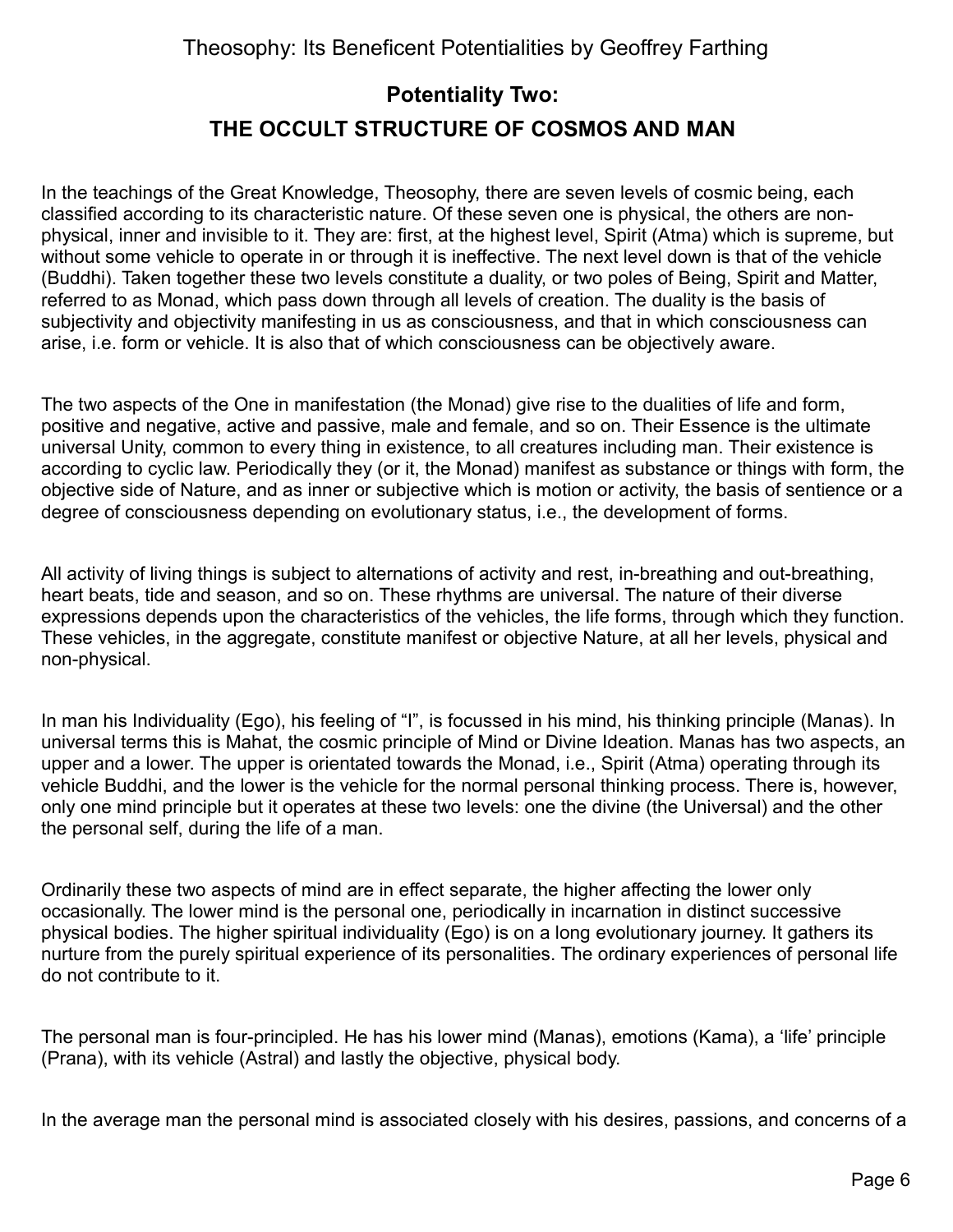mundane, purely personal nature, his immediate family, his possessions, his livelihood, his social position, etc. This personal mind is his 'tool' for performing all the necessary functions of a mental nature, i.e., calculating, memorizing, forming judgments, coming to decisions, all necessary for his effectiveness as a person in the world.

The majority of them are not spiritual. Faculty and competence may be acquired by experience at personal level but they are of no consequence to the development of the divine Egoic entity. Only the highest of motivations like duty, love, compassion, pity, altruistic helpfulness and so on, affecting actions, are of a spiritual nature.

This list of spiritual qualities not only reflects the nature of our divine selves but reflects into the subprinciples of our personal emotional nature. There are aspects of them in different modes at different levels of being. In their pure form they are spiritual but at personal level most of even our highest emotions are tinged with selfishness.

Below mind (Manas) the next principle is the personal emotional one: the principle of desire in all its forms. This principle is closely coupled with the lower mind, which can always justify what we 'want' to do. This combination of mind and emotion is sometimes referred to as the 'psyche' or mortal soul.

The last of our principles is our physical body, in which during earth life all our internal subjective activities are focussed. Emotional urges are turned into appetites, hence our more animal urges. Our bodies are our means of perception and action in the physical world. It is in our bodies (physical brains) that we are normally conscious. The 'here and now' for us wherein we have our very existence is tied up with our bodies. There is evidence, however, that independent subjective existence is possible, for example, in out-of-the-body experiences.

It is obvious that our physical bodies are endowed with 'life' which is regarded as a separate principle. This 'life' principle (Prana or Jiva), as animating energy, is 'collected' and stored in another principle closely associated with the physical, a very important one, known as the Astral body. It reflects the Astral Plane wherein exist the forms that are projected into the physical world. The Astral as either a body or plane is also the reservoir of memory.

This information about the occult constitution of man is, perhaps, not in itself a beneficent theosophical potentiality but it is essential to an understanding of the religions, the post mortem states, the spiritualistic phenomena, the operations of Karma. **[** To the more advanced student, man's relationship to the 'Hierarchies of the Heavens" becomes of importance to his fuller understanding (see Bowen Notes, Collected Writings, Volume II, page 568, and Diagram V opposite, page 660)**]**.

It is through our physical bodies, however, that normally all our activities both inner and outer express themselves. On its activities depend the significant experiences we gain from living.

Our physical bodies are living entities, composed in their entirety of hosts of subordinate lives (cells). All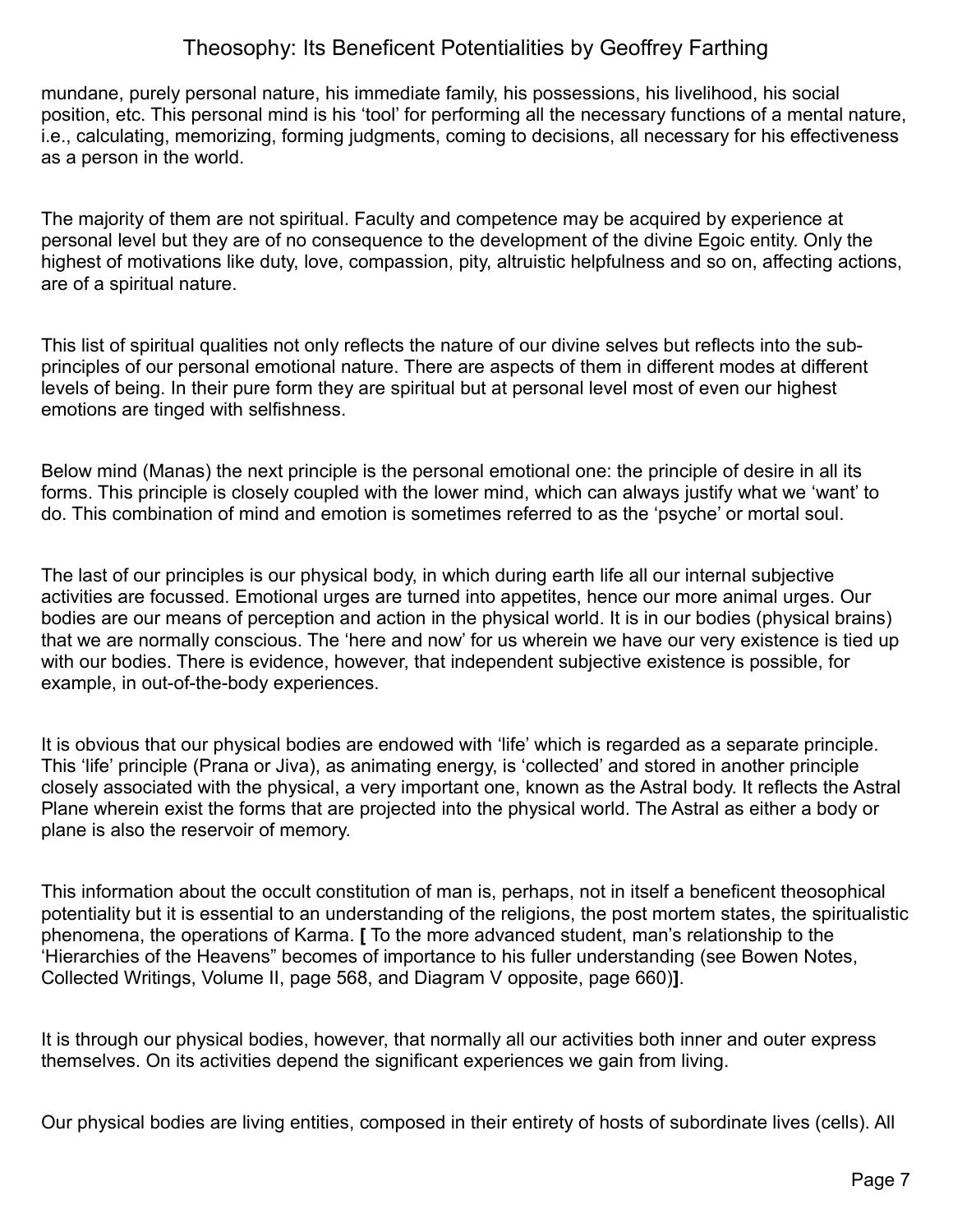of them are specialised to perform the body's various functions. Even our brains are composed of such specialised cells. One of the secrets for the proper understanding of the functioning of our brains is that they, and even each of their constituent cells, like us, have their principles in the invisible worlds. Each cell of our body is a living thing, very importantly with its own consciousness and memory (and even will). It has its counterpart in the Astral and, whether active or dormant, at even higher levels of being, i.e., the emotional, mental and spiritual. Obviously also the cells are suffused with the life energies which sustain and animate our physical bodies.

Through the inner subjective realms we are given some understanding of ourselves otherwise unknown to us. For example, they provide data for a more comprehensive system of psychology, relating us not only to emotional but to mental and spiritual levels, right up to the divine.

These principles of man are seen as reflections of the seven cosmic planes. By analogy, "as above, so below"; man's total being in all respects is the same as that of the Universe. He is a microcosm to its Macrocosm. As everything in Cosmos is living, the planes are constituted of lives which in turn are members of an ascending Hierarchy. Overriding all these various aspects of being is that of Unity, never to be overlooked or forgotten by the student. **[** See Appendix for the Occult Constitution of Man as given in *The Key to Theosophy,* pages 22, 91, 175, Original Edition**]**.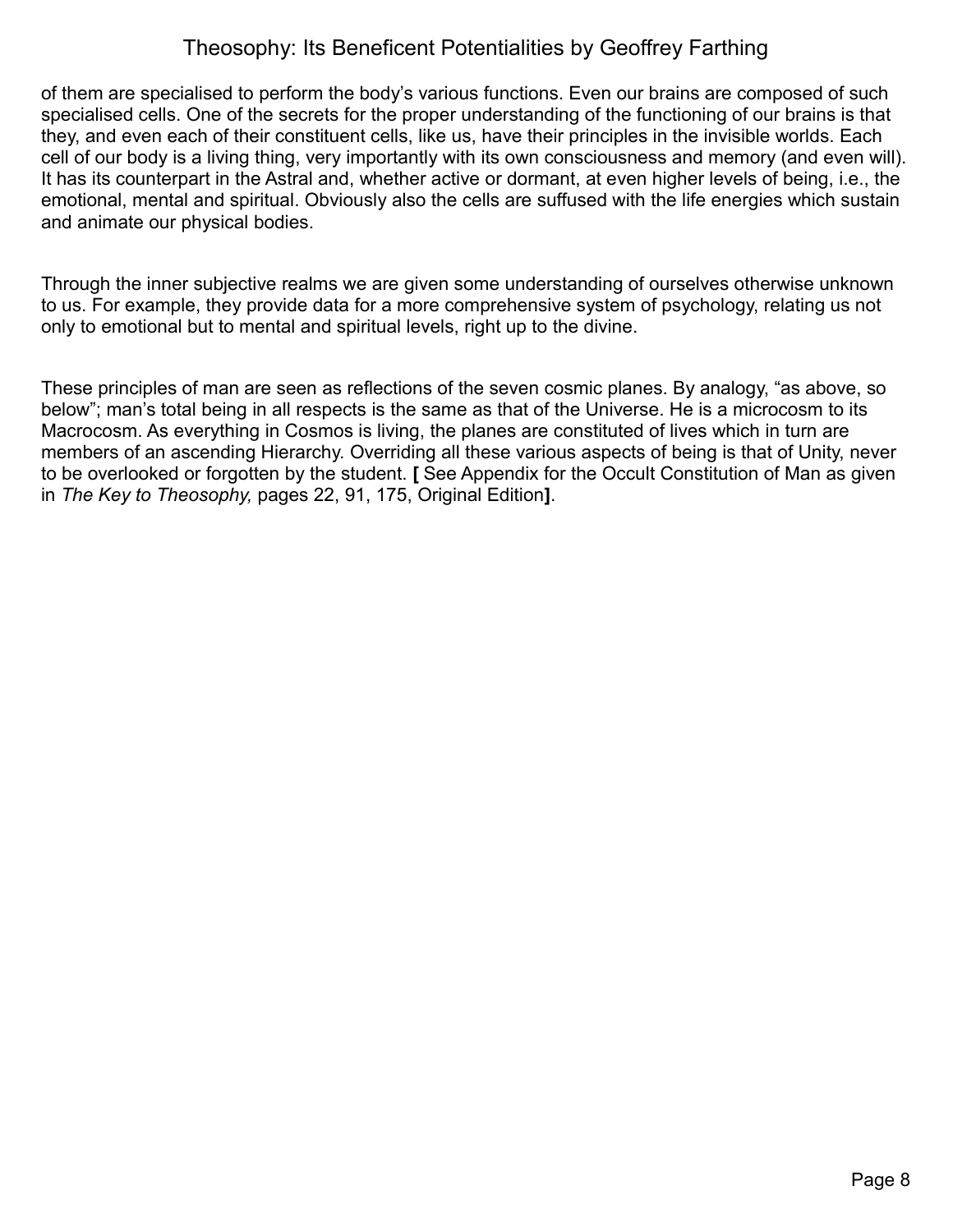## <span id="page-8-0"></span>**Potentiality Three: DIVINE LAW**

All of us are born at a certain time to certain parents living in a certain place in a certain country. We are of a certain nationality and religion and come into the world endowed with certain personal gifts or deficiencies, as a male or a female, born into a house of riches or poverty, to parents of culture and refinement or the very opposite. This place we are born into is somewhere on the surface of the planet.

When we are old enough we will look into the heavens and see something there of the endless spaces and something of the multitudes of stars. When we are even older maybe we will discover the enormity of those spaces. We will learn that the whole vast scheme of things has been going for unimaginable ages in terms of earth years. But there it all is, now; in some miraculous way the whole boundless plane, periodically "the playground of numberless Universes incessantly manifesting and disappearing . . . " (See S. D .I. Proem), has survived.

The Ancient Wisdom teaching is that both our private individual affairs and those of the boundless universe are all ordered according to universal or divine law. When the law is applied to human beings particularly it is referred to as the Law of Karma, but it is nevertheless always an aspect of the universal Divine Law, of which H. P. B. has this to say: . . . we consider it as the Ultimate Law of the Universe, the source, origin and fount of all other laws which exist throughout Nature. Karma is the unerring law which adjusts effect to cause, on the physical, mental and spiritual planes of being. As no cause remains without its due effect from greatest to least, from a cosmic disturbance down to the movement of your hand, and as like produces like, Karma is that unseen and unknown law which adjusts wisely, intelligently and equitably each effect to its cause, tracing the latter back to its producer. Though itself unknowable, its action is perceivable. [Key, 201. Original Edition]

Its action is the endless flow of events through time, with everything in that flow determined by what went before. In this sense the law is that of causation, of action and also of effect. Everything in the Cosmos, including ourselves, is an effect of causes generated in the past. All our actions become causes for future effects. Just as the universe and everything in it persists for periods of time long enough for everything in it to perform its function in the total process, so men, animals and plants live long enough to fulfil their part in the scheme of things. In the case of man this period is variable depending on many factors, such as state of health and so on, but those factors themselves are the effects of causes set up in the past.

The teaching says quite unequivocally that according to law we and our circumstances are all determined as a comprehensive result of what we have done in the past. What we have done includes our relationships with other people: our immediate families, our relations, our religious group, our nation, our race. All of these in themselves generate their own Karma to which to an extent we are all heirs. Although we are all responsible for what befalls us in life, this is not wholly dependent on our own doings but on those of the groups to which we belong. Again according to the Law the circumstances of our birth and our parents are all predetermined, so is our physical constitution with a tendency to, or an immunity from, certain diseases.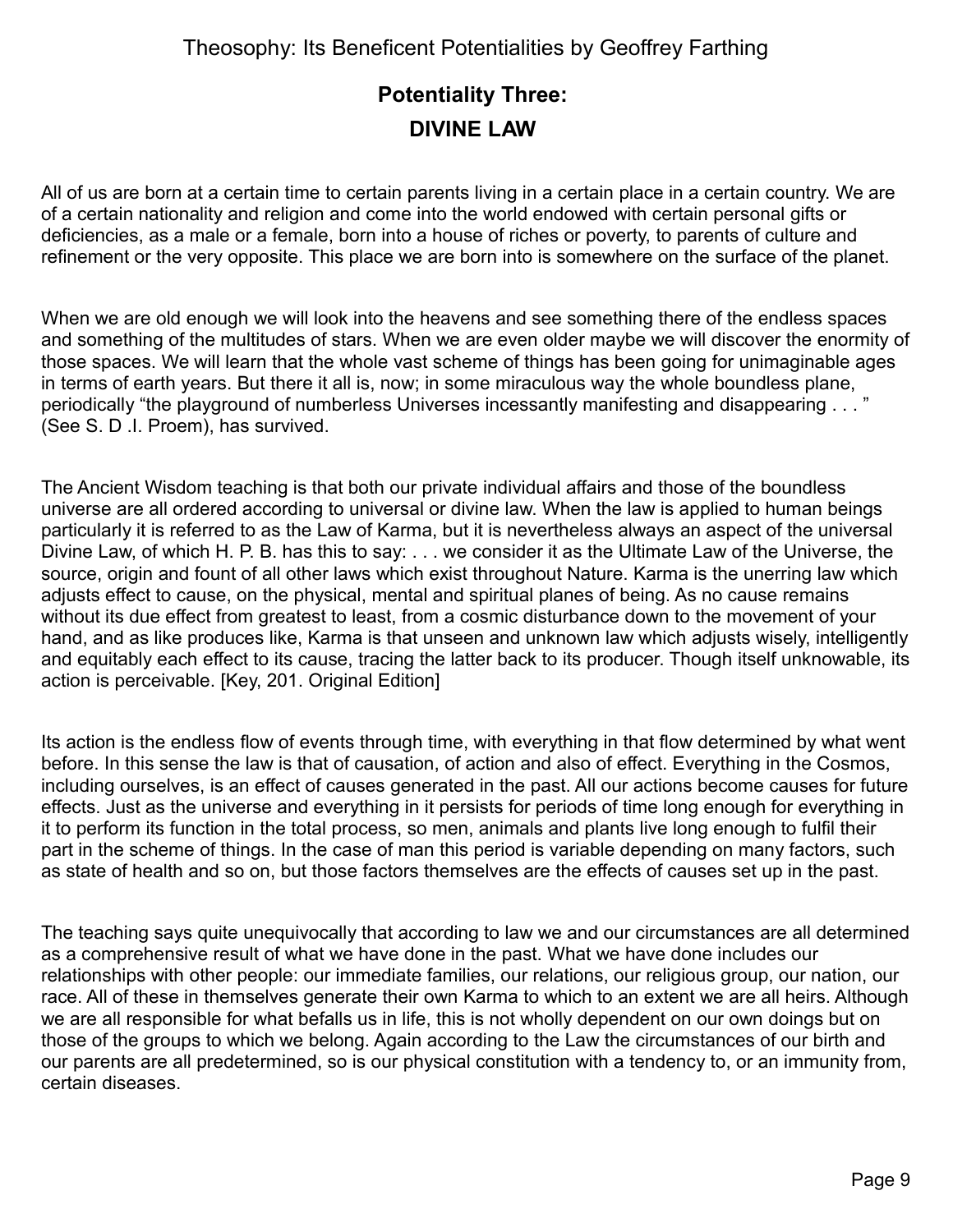All that befalls us in life might have been considered as fate, providence, even chance or luck, which some over-ruling Power arbitrarily dispenses, but the grand teaching tells us quite otherwise. It tells us that, whether we are aware of it or not, all that befalls us is the result of what we have done. The 'doing' involves even thinking and feeling. The law is one of perfect justice. We get our deserts no more and no less. As we said earlier, however, these desserts can to a degree be modified both by ourselves in our present actions and by the groups that we have belonged to: we cannot escape that group Karma but as a member of that group we contribute towards it.

The beneficent aspect of this potentiality is its perfect justice. The law takes account of the degree of our immaturity and of our motives for whatever we do. The Karmic effects of a child's actions will be different from those of similar acts performed by a responsible adult.

This may be difficult to understand as it is said that the Law adjusts wisely, intelligently and equitably each effect to its cause. How can a universal law be wise or intelligent? The answer is in the livingness of everything, be it the life of a sub-atomic particle or of a great being. The essential beingness of all things is not in their objective but in their interior state, in the subjective worlds.

The great beings who, so to speak, operate the Law are collective beings, aggregates in terms of consciousness, knowledge and experience of many, many lives at all levels of development. They do, however, manifest a unit intelligence or a single consciousness, at a level commensurate with their development. These great beings function through subordinate entities on lower hierarchical levels who in their turn constitute the ordering principle of the universe. Their aggregate action is the Law in operation, but they are themselves subject to it. By the continuous cycle of Nature's processes these beings are heirs to a vast experience extending back into unimaginable epochs of time. It is this accumulated experience that conditions or regulates their actions in the ordering of things. They are the agents of the Law, or of the laws to which Nature in all its collective activities subscribes.

The certain operations of the Law, in which we are inescapably involved, gives us an unshakeable assurance that in the end all will be well. As an old hymn says, "God is working his purpose out", and according to the Ancient Wisdom that purpose is the evolutionary process for everything, a journey to perfection by stages. We are part of that process.

Again, an immediate aspect of the Law for each of us is not only this confidence that all will be well but it bestows self-reliance and responsibility on each of us. In the light of it, insofar as we can accept it, we become mature beings, knowingly playing our part in Nature's endless progressive journey.

A significant insight applying the Law to the human condition is the following:Nor would the ways of Karma be inscrutable were men to work in union and harmony, instead of disunion and strife. For our ignorance of those ways - which one portion of mankind calls the ways of Providence, dark and intricate, while another sees in them the action of blind Fatalism, and a third, simple chance, with neither gods nor devils to guide them - would surely disappear, if we would but attribute all these to their correct cause. With right knowledge, or at any rate with a confident conviction that our neighbours will no more work to hurt us than we would think of harming them, the two-thirds of the World's evil would vanish into thin air. Were no man to hurt his brother, Karma-Nemesis would have neither cause to work for, nor weapons to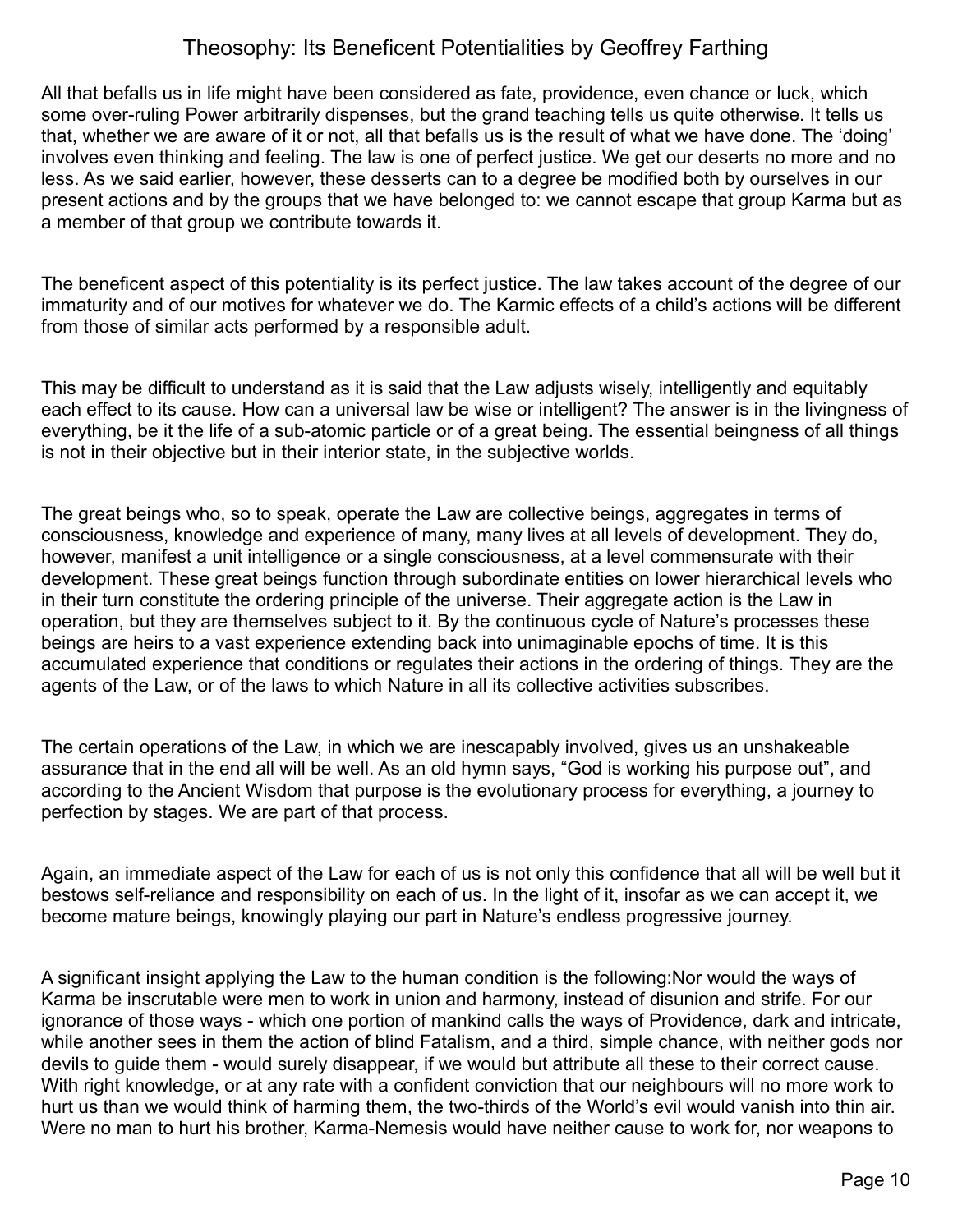act through. It is the constant presence in our midst of every element of strife and opposition, and the division of races, nations, tribes, societies and individuals into Cains and Abels, wolves and lambs, that is the chief cause of the "ways of Providence". [S. D. I, 643]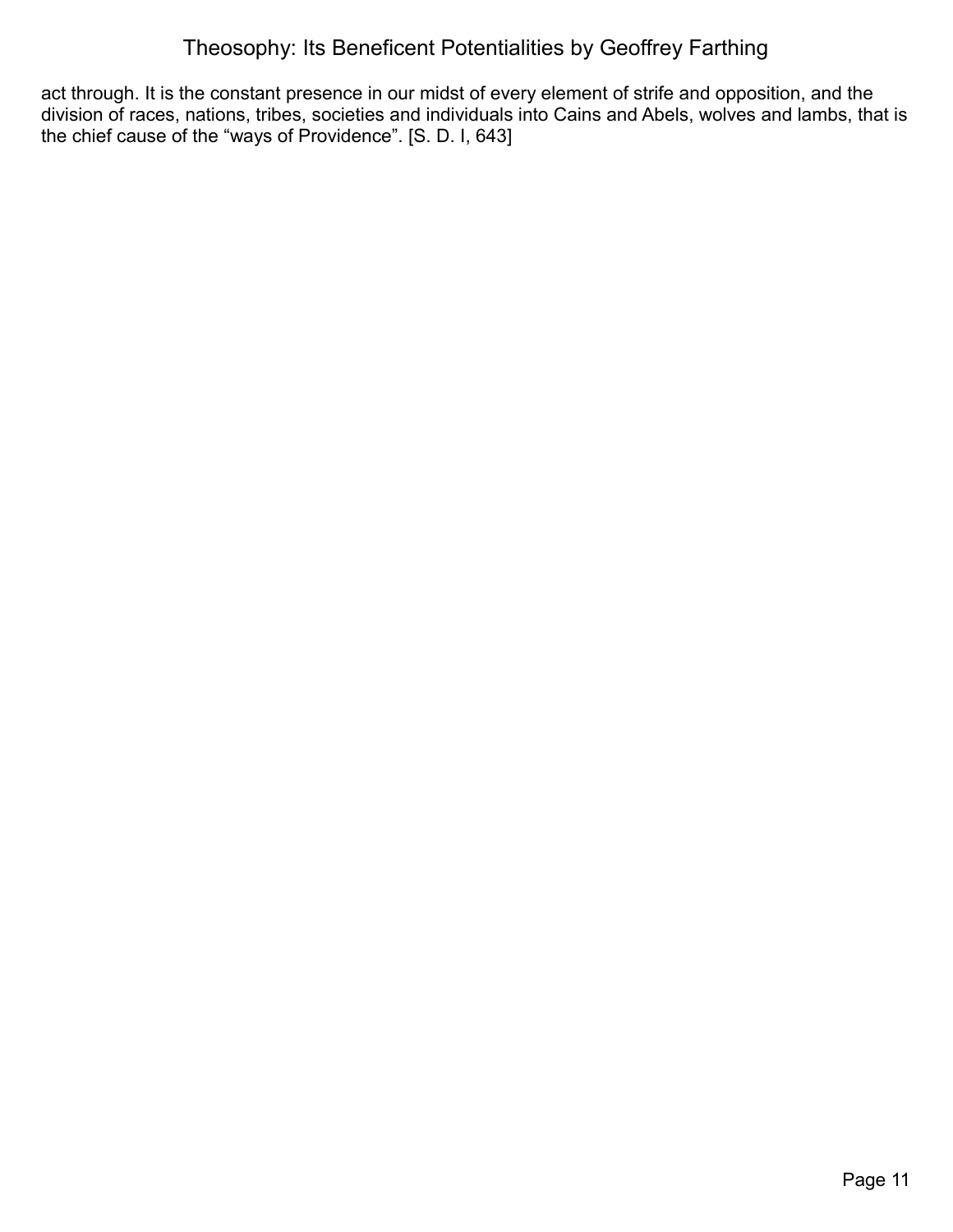## <span id="page-11-0"></span>**Potentiality Four: EVOLUTION, LIFE EVER-BECOMING**

The whole order of nature evinces a progressive march towards a higher life. There is design in the action of the seemingly blindest forces. The whole process of evolution with its endless adaptation is a proof of this. The immutable laws that weed out the weak and feeble species, to make room for the strong, and which ensure the "survival of the fittest", though so cruel in their immediate action - all are working toward the grand end. The very fact that adaptations do occur, that the fittest do survive in the struggle for existence, shows that what is called "unconscious Nature" is in reality an aggregate of forces manipulated by semi-intelligent beings (Elementals) guided by High Planetary Spirits (Dhyani-Chohans), whose collective aggregate forms the manifested verbum of the unmanifested LOGOS, and constitutes at one and the same time the MIND of the Universe and its immutable LAW. [S. D. I, 277/8]

In the spiritual realms of being the life process is continuous and virtually everlasting but all the forms that life uses or inhabits, from mineral up to human, are only temporary and must necessarily have an end. Ends, however, are always followed by beginnings in the continuous but cyclic process.

In Potentiality Two we saw man in a direct relationship with the universe. His existence, as is that of every thing, is subject to law, and an aspect of the Law is the evolutionary process. The process has many aspects, all beneficent in their way. They work in their own time and involve factors relating to the inner worlds not yet recognized in modern philosophies. The problems of evil involve universal balance and the Law's cause and effect aspect. Every thing in existence is as it is as a result of what went before. Always there are antecedents to everything.

The human lifespan is variable. It is a cycle within a greater cycle in the graded evolutionary process. The progress of the whole human kingdom depends, in the aggregate, on the efforts made by, and the achievements of, its members. These are of infinite variety: they include, for example, a wide range of mental processes at one level, down to the most humdrum physical work, all of which are necessary for the survival of the race. These activities result in rich experience, the fruit of living. The aggregate of individual experience is that of the race. As the race persists, so is this experience on-going and is accumulated and stored in the cosmic memory.

Much experience is in terms of relationships, either between individuals or between the individual and the environment. In theosophical terms both kinds are complex because of their effects in the inner worlds, in man particularly on his inner principles, all of which are modified by experience. Everything in Nature also has its inner principles, more or less developed and active, or dormant.

Evolution is the process of the ever-improvement of life forms to fit themselves to express more and more of the potentialities of spirit. Improving forms are in effect the development of the Monad. By its nature the Monad, reflecting the absolute in existence, or as the One Manifest, does not change or grow. It is the forms that it energizes or animates, and through which it expresses or manifests its own unlimited characteristics or qualities, that have to grow or expand both in size and complexity. All Nature has its 'form' aspect; its spirit is 'Life' itself.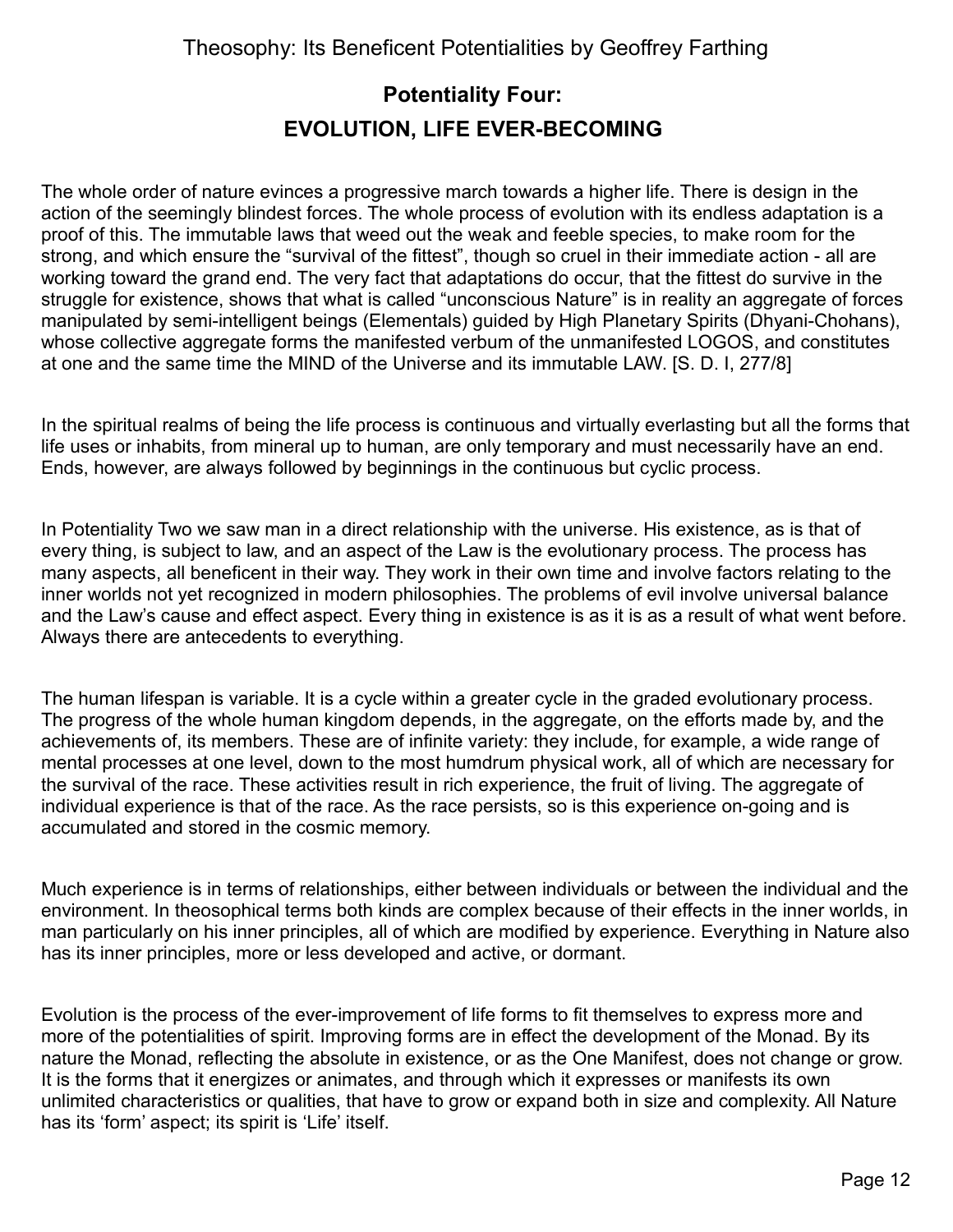The mere exigencies of existence ensure that in the long run, in due season, forms do grow, expand, develop, in all the ways that are necessary. This growth in accomplished by accumulating experience on the one hand, and 'effort' on the other. Living forms develop by effort; muscles grow thereby, so do minds. Both need exercise.

In our opening paragraph to this Potentiality the phrase "survival of the fittest" is used. It is significant and contains a lesson for us all. It is by survival that the process of adaptations can work. This process applies to us all. The moral is that we are here in earth life, life after life, to learn, passively by experience and often suffering but actively by making effort in the circumstances in which we find ourselves. Easy lives are unproductive in the evolutionary sense. Having had this pointed out to us the rest is up to us.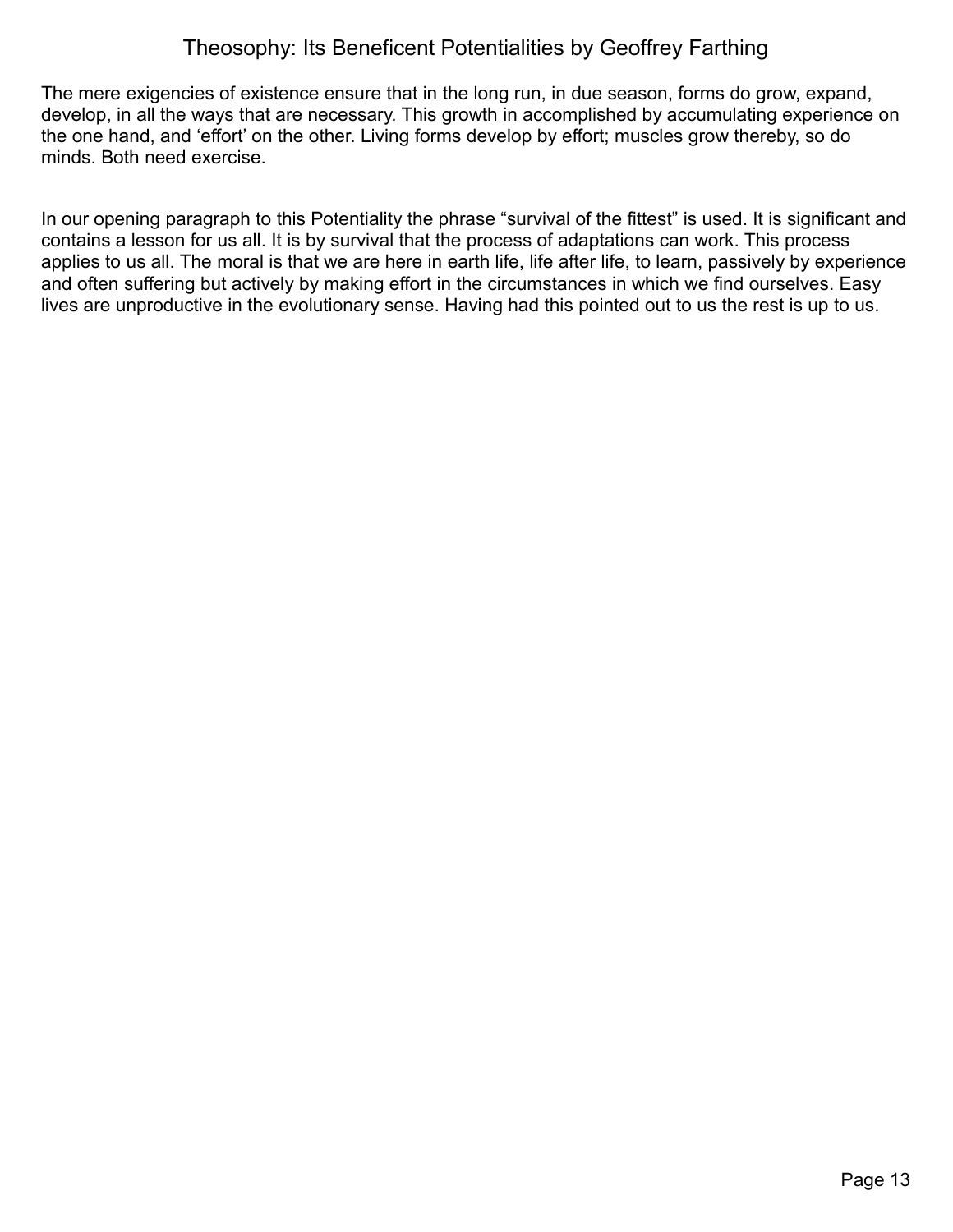## <span id="page-13-0"></span>**Potentiality Five: REINCARNATION**

The immortal spiritual Egoic principle in the occult constitution of man is a key factor in the understanding of reincarnation: this is, however, not generally recognized. Reincarnation is commonly understood to mean a return to earth of a deceased personality, a rebirth of that same person, a kind of resurrection. The theosophical teachings correct and amplify this popular view. Reincarnation and its associated Law of Karma was dealt with by H. P. Blavatsky in one of her essays: If Theosophy prevailing in the struggle, its all-embracing philosophy strikes deep root into the minds and hearts of men, if its doctrines of Reincarnation and Karma, in other words, of Hope and Responsibility, find a home in the lives of the new generations, then, indeed, will dawn the day of joy and gladness for all who now suffer and are outcast. For real Theosophy is ALTRUISM, and we cannot repeat it too often. It is brotherly love, mutual help, unswerving devotion to Truth. If once men do but realize that in these alone can true happiness be found, and never in wealth, possession, or any selfish gratification, then the dark clouds will roll away, and a new humanity will be born upon earth. Then, the GOLDEN AGE will be there indeed. [C. W. XI, 202]

This passage refers to Reincarnation and Karma as doctrines of Hope and Responsibility. Elsewhere H. P. B. refers to them as the twin doctrines. The one cannot be properly understood without the other. We dealt with Karma under Potentiality Three, the Law, which has a number of aspects all more or less relating to that of cause and effect. Successive personalities are the effects of causes set up by their immediate predecessors and possibly those before that.

But what is the process of reincarnation? It is the flow of 'Life' through a series of successive temporary forms. The process is continuous but alternately passive and active. It applies to the largest of manifest things, e.g. universes, down to the very smallest, e.g., sub-atomic particles. Everything has a period of existence and a period of withdrawal, but there is THAT which continues through both states, LIFE itself, everlasting Essence or Spirit.

Man is regarded as essentially a unit of the Universal Spirit, an Ego or Individuality. At intervals of a few millennia of earth time (variable with circumstances) this Spiritual Entity projects into the physical world by a complicated process of rebirth a new personality. Each personality is linked to its predecessor by a number of "hereditary" factors which condition the new one from birth, and each personality has an allotted life span of a relatively short duration (commonly 70 to 80 years).

During each life the personality is subject to Karma, even to his/her inherited characteristics. In a lifetime the personality gains many experiences, then eventually dies. Life experience is said to be of two kinds, personal and spiritual. The purely personal becomes a hereditary factor in the conditioning of later personalities. The spiritual is separated out after death and is assimilated by the spiritual Individuality during a very long inter-life period in an unalloyed blissful subjective state.

The importance of a person's realization of his/her essential divine nature is much stressed in theosophical literature. If it can become a consciously recognized fact in our lives it affects every aspect of our behaviour for the better. As H.P.B. has expressed it, it humanises the otherwise animal man.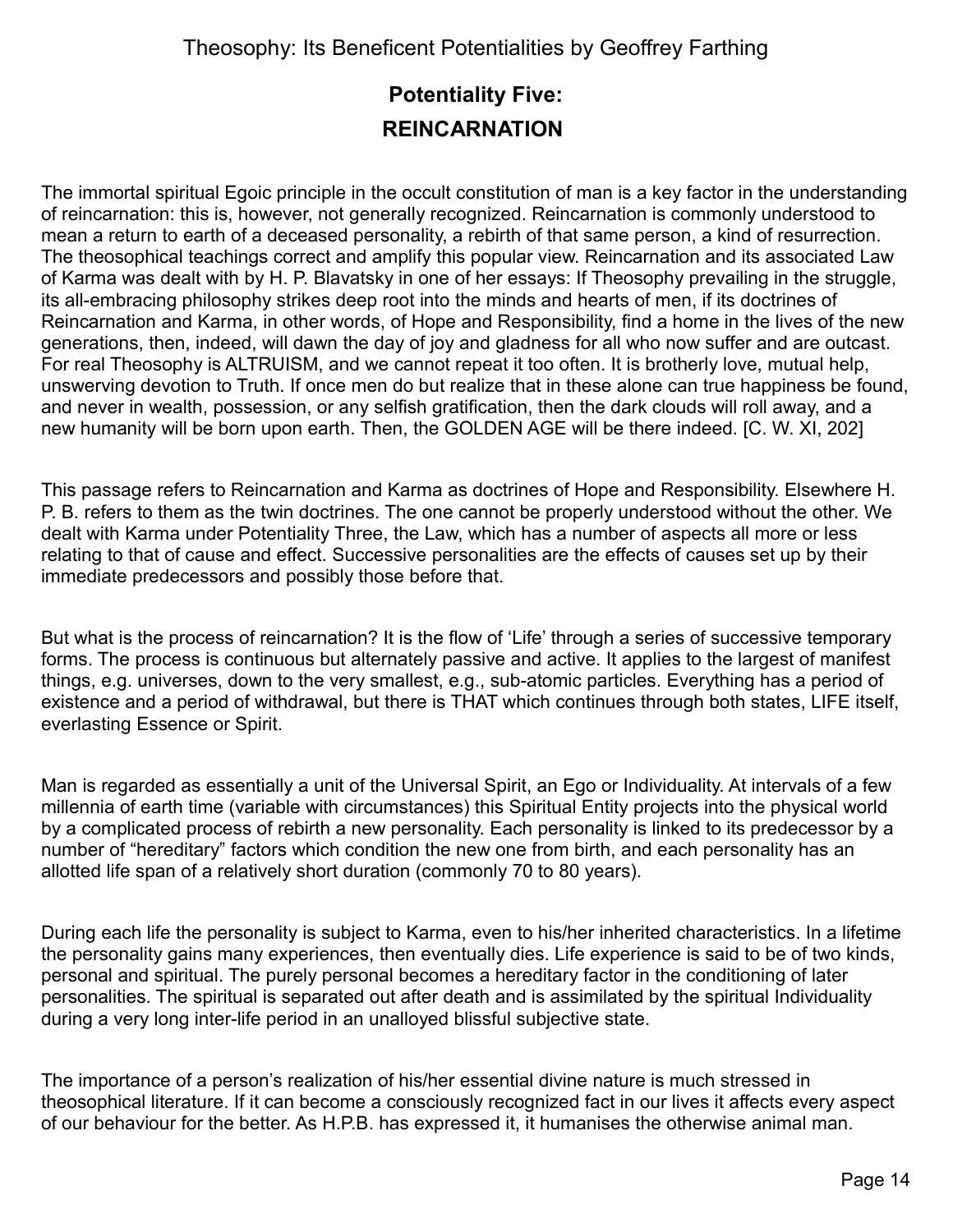Reincarnation, as far as man is concerned, is the modus operandi of the vast evolutionary journey that we are all engaged in.

Against a background knowledge of the reincarnation process death can be seen in perspective. This can reflect into the making of very different decisions. For example, in the case of brain damaged patients on life-support machines, what is the purpose of our striving to keep physical bodies alive beyond their useful conscious lifespan? Similarly we are casting doubt on the usefulness of much vivisection research and other cruelties inflicted on animals to produce medicines. Our bodies may be kept alive for a period longer than if we did not take animal-tested drugs, but in the light of reincarnation and Karma is such a practice justified?

The teaching tells us of a virtually endless progressive unfoldment of the potentialities of spirit. These reflect into the personalities which are also progressively developing, manifesting as they do more and more of the qualities of the divine Essence. Personalities are also on a journey to perfection, by stages, culminating in their complete spiritual regeneration.

These stages are marked by the progressive unfoldment of proper human faculties with their expression on one hand in the personality's living, its relationships, attitudes and actions and on the other in an expanding consciousness. The person becomes increasingly sensible of the spiritual powers. As he grows, so he becomes aware of the fact that he is inseverably linked with whatever beings there are at those high levels.

All these great ideas must surely give us a vision or a hope for our future that we could never otherwise have had. Our responsibility is to discover the ways and means, according to the Law, of realizing them.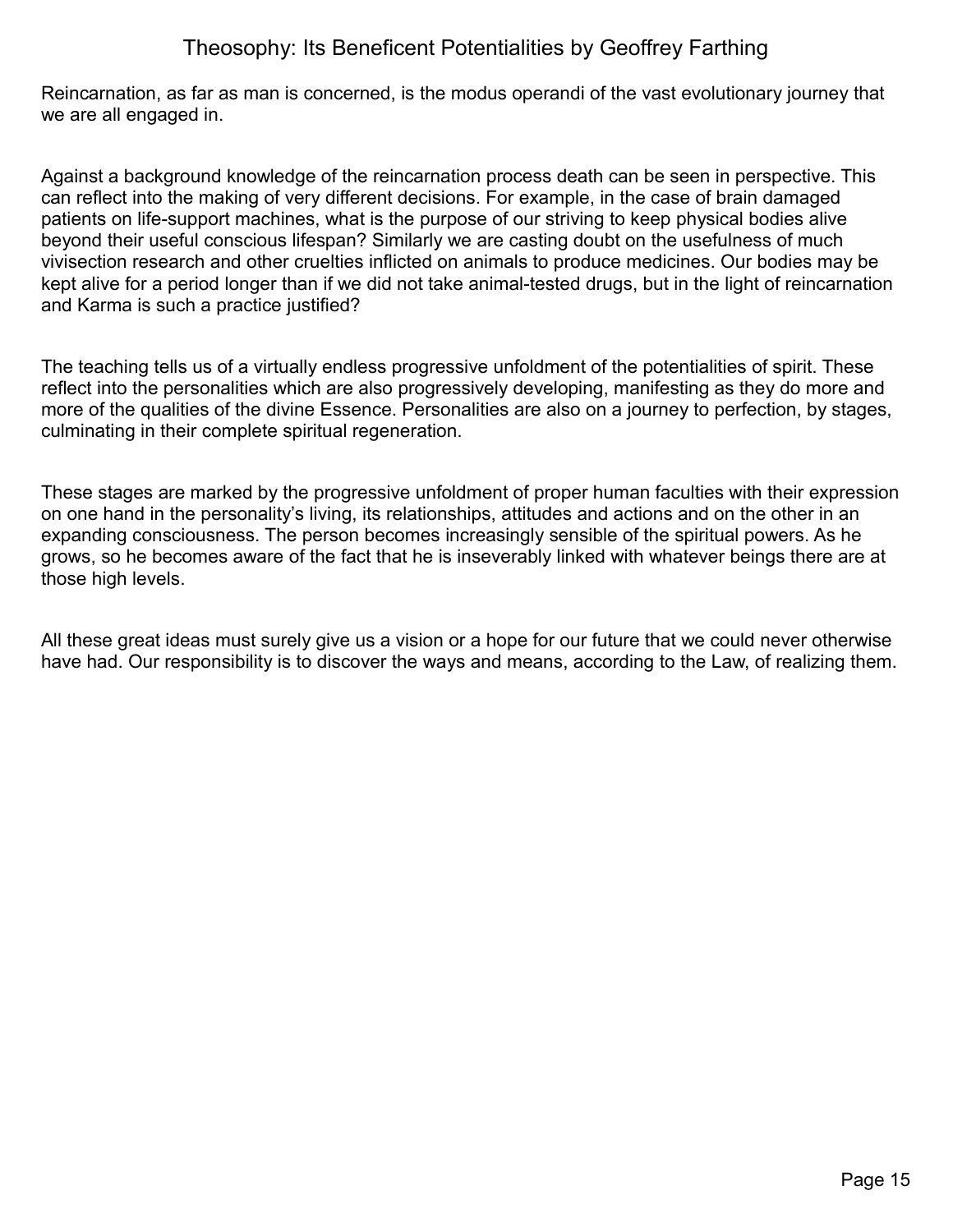## <span id="page-15-0"></span>**Potentiality Six : RELIGION**

Another potential of Theosophy is in the field of religion. Its beneficence is that, if the tenets of Occultism were more widely known and accepted, and allowed to affect human behaviour, a mass of the world's religious strife would be ended. This strife has persisted through long ages. It results from the differing belief systems propagated by institutional religions, and this is often aggravated by political factions for their own ends. Essentially religions are based on universal verities but they have become overlaid by superstitions, ignorance and irrelevant practices. Many differences are due to arbitrary interpretation of scriptural writings. The proper meanings of their myths and allegories have been lost or remain hidden in the stories.

An example of this is the supposed sacrifice of Jesus on the cross to atone for the sins of the whole world, past, present and future. This omnibus pardon was for all who would believe in him. Anyone who thinks seriously about this must realize that an omnipotent and omniscient God with a knowledge of the past, present and future would have foreseen the events of the life of Jesus, his only son, including the crucifixion. He would surely have been moved to compassion and intervened to prevent such a tragedy. One can also ask whether the Ruler of the Universe could or would really require such a sacrifice. If not, one must assume that it could not possibly be true, or that the whole episode was actually contrived by that God. Does not the whole idea stem from the ancient primitive custom of sacrifices to gods to appease their wrath or to ensure their favour in national preservation or bountiful harvests? Was Jesus really a scapegoat? Surely these ideas are quite untenable in this age and yet the story is a main tenet of the present Christian Church.

The religions referred to here are the religious establishments, institutions, with their hierarchical, sacerdotal government structures. These establishments are powerful and generally wealthy, with their 'servants' making a living from preaching, usually in the name of God. This promotes the religion but at the same time promotes the interests of the institution and ensures its preservation. The power of these establishments can reflect into, or even become factors in, secular government. State religions or religious states are thereby born. Instead of a man being able or encouraged to see his relationship to 'god' within himself and in his own way, he is forced by social pressures to subscribe to priestly authority, to adopt passively a ready-made belief system which he dare not challenge or examine at all critically. All this makes for not only artificial barriers in human society but bitter enmity and strife between those of differing beliefs.

Theosophy is the great, nay the only, remedy for all this. It reconciles all the various religions, showing that in their origins they are all the same, and demonstrates the common spiritual heritage of all men, furthering the idea of Universal Brotherhood with all that that means in terms of right relationships. Theosophy purports to be the "eternal verities". Its literature indicates that, in the first instance, these relate to an "Everlasting Divine Principle" which always IS, unchanging and unchangeable. It is referred to as The Absolute beyond all conception or power of thought. Theosophy does not countenance the idea of an anthropomorphic God with human feelings of jealousy, wrath, vengeance, albeit merciful, just and loving, to whom prayers can be addressed, or of vicarious atonement by any kind of sacrifice.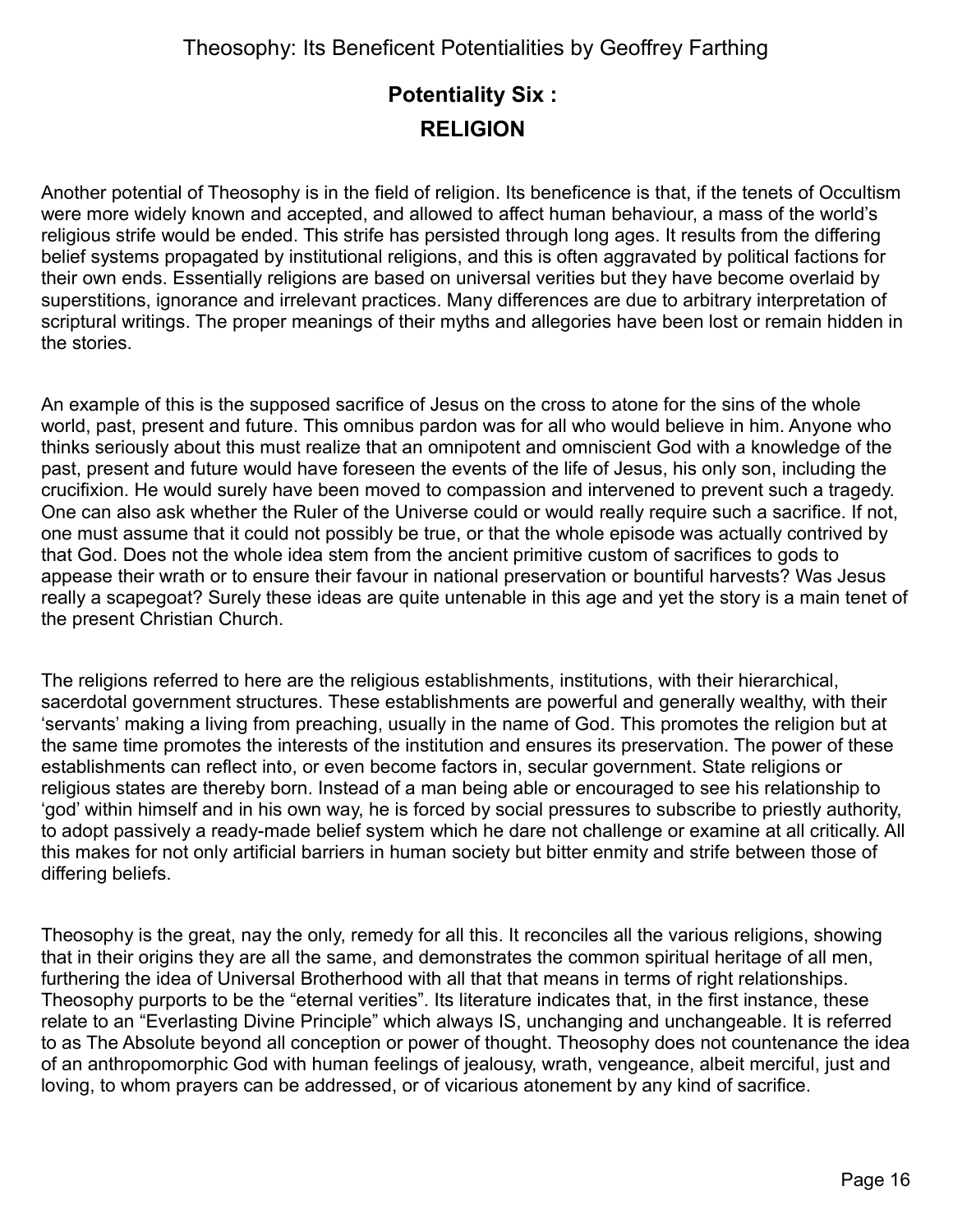In the light of these 'verities' may not the crucifixion story be an allegory depicting the crisis point (nadir) on the descending arc of the "materialising" of Spirit. The moment of the crucifixion is when the son of Man (Monad plus Manas = Ego or Christos) knows that the end of the phase has come. Thereafter the Spirit looks upward to the process of the spiritualization of matter (resurrection) on the ever-rising spirals of the ascending arc. Then starts the regeneration, the redemption, of matter when it can the better act as a vehicle for the ever-growing spirit of man during the cycles of his tremendous journey, cycling in the Rounds, through Globes E, F or G of the ascending arc, until the culmination of his life span on this Earthly Chain, at the end of Round Seven, before he moves on to higher ones on a superior succeeding Chain. The verities of Theosophy relate to the manifest universe and all that comprises it. These verities tell us of the origins of "matter", the essential constituent of forms, the generation of which is from preexistent patterns. They tell of universal memory and the living processes of expanding consciousness. They give us details of the after-death states and the vast evolutionary process. They tell of a working constitution of man at all levels of being, and the full reincarnation story. We are told of endless cycles of existence, with their greater and lesser cycles, of the Law by which everything is self-governed, and where man fits into the whole grand scheme.

All these constitute the very 'verities' of existence. Change is inherent in everything, but for practical purposes for us here and now these verities as such are in principle unchangeable. It is upon them that Theosophy bases its ideas on religion. They are 'truths', not opinions or beliefs, and about them H. P. B. has the following to say: It is perhaps necessary first of all, to say, that the assertion that "Theosophy is not a Religion," by no means excludes the fact that Theosophy is Religion itself. A religion in the true and only correct sense, is a bond uniting men together - not a particular set of dogmas and beliefs. Now Religion, per se, in its widest meaning is that which binds not only all MEN, but also all BEINGS and all things in the entire Universe into one grand whole. This is our theosophical definition of religion; [C. W. X, 161]

She gave us many other illuminating passages on religion. An often quoted one is: The ever unknowable and incognizable Karana alone, the Causeless Cause of all causes, should have its shrine and altar on the holy and ever untrodden ground of our heart - invisible, intangible, unmentioned, save through "the still small voice" of our spiritual consciousness. Those who worship before it, ought to do so in the silence and the sanctified solitude of their Souls; making their spirit the sole mediator between them and the Universal Spirit, their good actions the only priests, and their sinful intentions the only visible and objective sacrificial victims to the Presence. [Secret Doctrine, Volume 1, page , 280]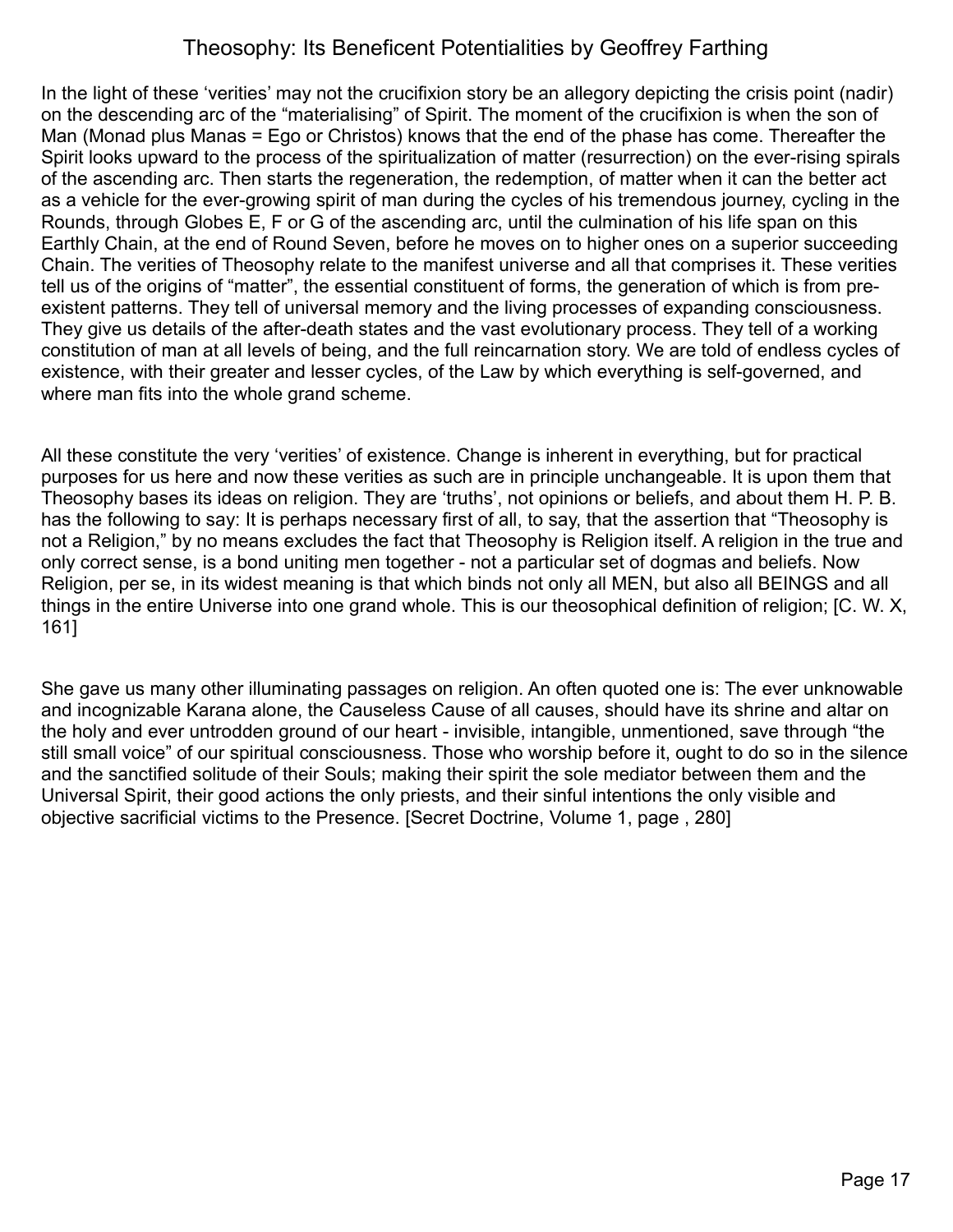## <span id="page-17-0"></span>**Potentiality Seven: THE AFTER-DEATH STATES, SPIRITUALISM**

A background knowledge of the natural processes involved in these fields is not only of inestimable value to mankind but essential to our understanding of them. Present beliefs about the after-death states are vague and misleading. Probably the most damaging is the idea that nothing is actually known about them, hence widespread ignorance and superstition and often apprehension, fear of the unknown.

Interest in spiritualism and psychic phenomena comes and goes in cycles. Spiritualists commonly hold the view that their phenomena are due to the 'spirits' of the dead. Theosophy opposes this view; it defines 'spirit' precisely and in its terms it says that neither spiritualistic happenings nor psychic phenomena can properly be the result of the activities of 'spirits', but it does not deny the phenomena. It has its own explanations which involve a knowledge of the principles of man's constitution and of the corresponding planes of Nature.

In certain psychic phenomena 'Spirits' are not involved, for example, in psychokinesis, thought transference, clairvoyance or clairaudience. These are explicable in terms of a knowledge of human principles and their characteristics. This knowledge is also essential to an understanding of what goes on after death.

In the Mahatma Letters to A. P. Sinnett the after-death processes are described in some detail. Nowhere else are these facts available in such detail and in plain language. Their importance is that they remove the doubts and profitless speculation surrounding this subject. Our earthly personalities obviously do not survive death, neither do our mortal souls, i.e. our mento-emotional principles. Our spiritual Individuality (Ego), does survive and is virtually immortal. It gains experience, growing accordingly, from the spiritual experience of its many successive personal lives. At birth each personal life is conditioned according to its immediate predecessor and probably its more remote ones. Every new person gets his just desserts by way of inbuilt characteristics, tendencies and potentialities, determined by the doings of past lives.

The teachings tell us that spiritualistic phenomena through mediums are predominantly due to the psychic (mento-emotional) reliquiae of the deceased which continue for a period, sometimes some tens of years, after the death of the physical body. They enjoy a declining life, and retain memories and attributes of the past personality for as long as they persist. They persist as living simulacrae of the dead, but they are devoid of their spiritual Egos. These shades, as they are sometimes called, are the direct agents for the majority of spiritualistic phenomena, messages, etc. In the meantime the real spirits of the deceased have, after a period of sloughing off their ex-personal principles, entered into a state of unalloyed bliss where they normally remain for a number of centuries of earth life. This is a state of uninterrupted recuperation, rest and happiness during which the truly spiritual experience of the last life is assimilated into the Ego.

Psychic paranormal phenomena occur whilst personalities are still alive. They depend on activities at their various levels of the astral, the emotional and mental principles of a person who can operate in these subjective realms, consciously or unconsciously. The modus operandi of these phenomena varies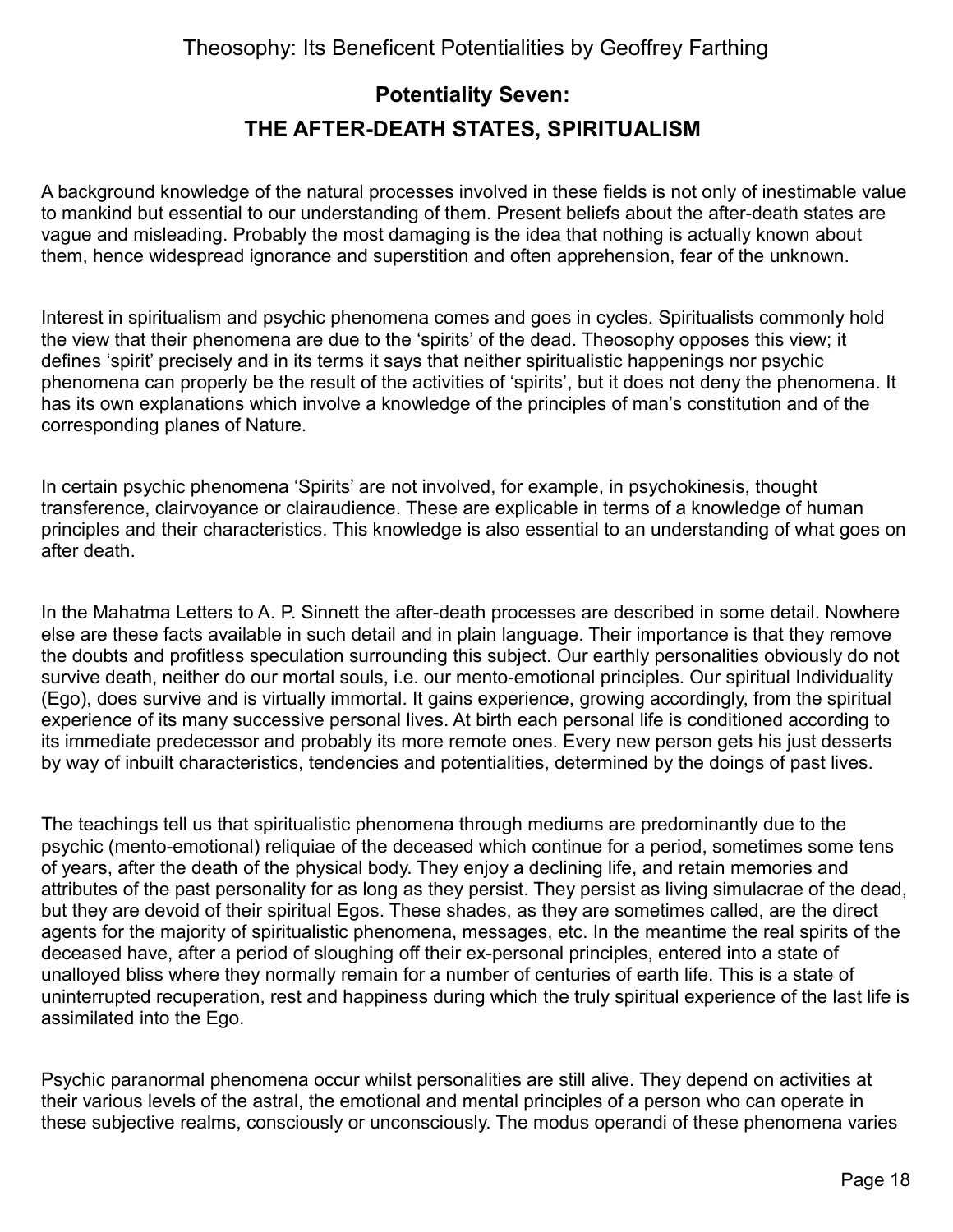with the phenomena but this is a subject of its own.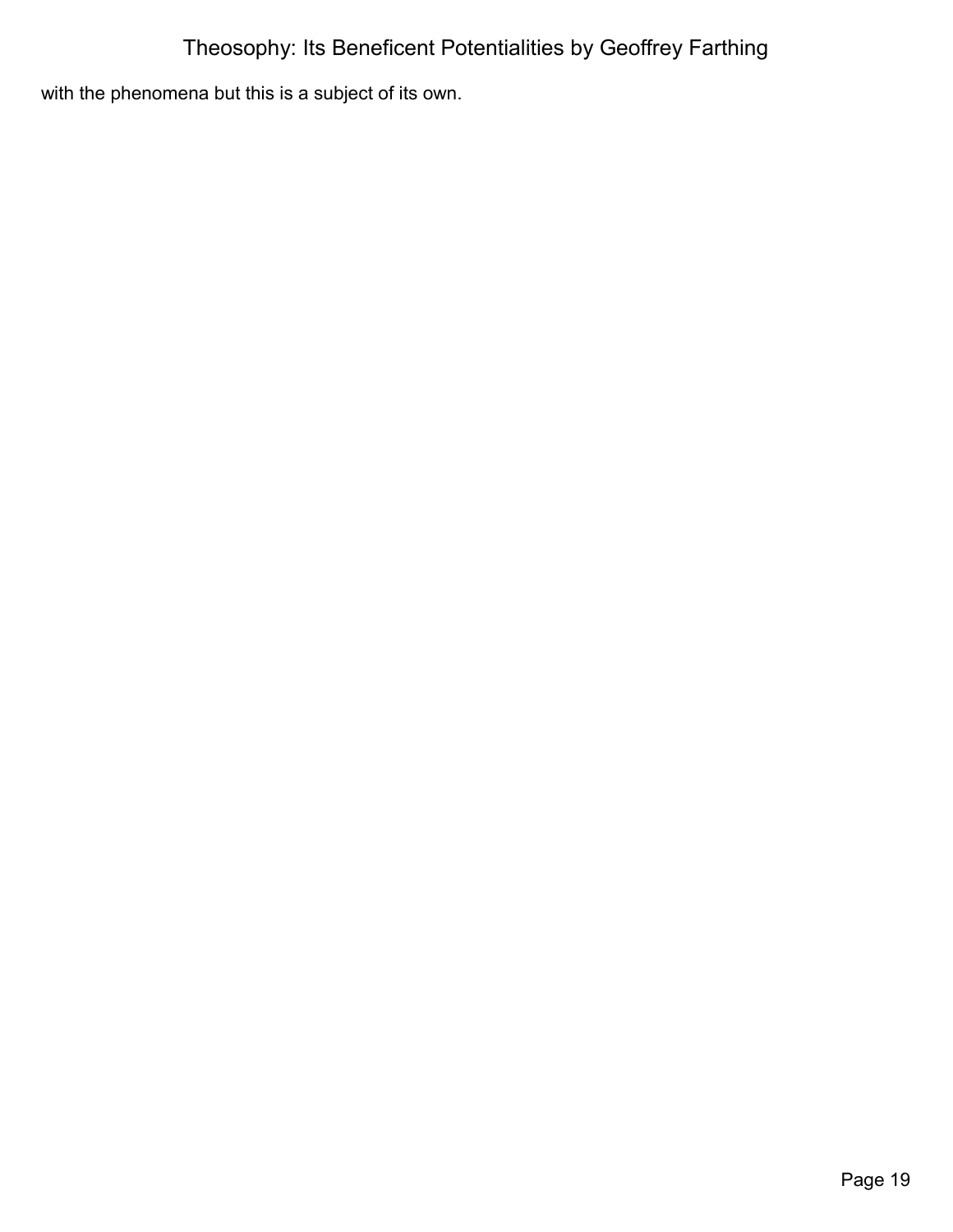## <span id="page-19-0"></span>**Potentiality Eight: ECOLOGY**

The student of Theosophy soon learns that the grand processes of Cosmos, or Nature, are all expressions of One Life manifesting in numberless forms. This Life is also his life: he cannot therefore be separate from his universe.

To the extent that this is realized, he is in direct contact with Nature. All things and creatures are sharing his life. They express it each in its own way, and to the degree that its form is developed to express it. Forms become more and more complex as they rise through the kingdoms of Nature. As they do so, their inherent sentience, which to start with may be a mere response to environment, expands, giving rise to instinct in the animal kingdom. This response is without any mental modification but it motivates action appropriate to the entity and its environment.

Man's reactions to his environment, etc., are on the contrary modified by mind. He has the capacity to think about and originate action against a background of a whole variety of criteria from innate unconscious promptings or experience gained from upbringing, schooling, relationships, work, etc. All these can amplify, or even justify, but interfere with, the otherwise automatic unconscious promptings of instinct.

With this recognition of the 'livingness' of all things a caring for them can arise, an urge to nurture them, a feeling of responsibility for the environment and all that comprises it is engendered.

Further, the beneficence of this Potentiality Eight is that in acquainting us with the ongoing progressive march of Nature, which must necessarily involve us all, we see where we fit into the grand scheme. We not only learn of the scheme but we are inevitable participators in it. As we learn of this inescapable relationship we become worthy cooperators with Nature to both her benefit and our own.

Man's perception of his intimate kinship with Nature is, however, almost totally eclipsed by his intense preoccupation with his material well-being, motivated by insistent self-gratification at almost any cost, hence his unfeeling, ruthless exploitation of Nature.

Everything we have and everything we are, including not only our bodies but even our internal psychological and mental make-up, stems from Nature. There is no other source. Latterly when nearly all the processes of man's life have become mechanised and he lives in a self-created, superstructured environment virtually isolated from Nature in her natural state, he feels himself apart from her instead of a part of her.

Theosophy considerably enlarges the above picture of the world we live in by reason of its teachings on cosmology and anthropology. It helps us thereby the better to understand our intimate relationship. Our planet earth is a living entity. By analogy the same processes apply to it as they do to us. In its economy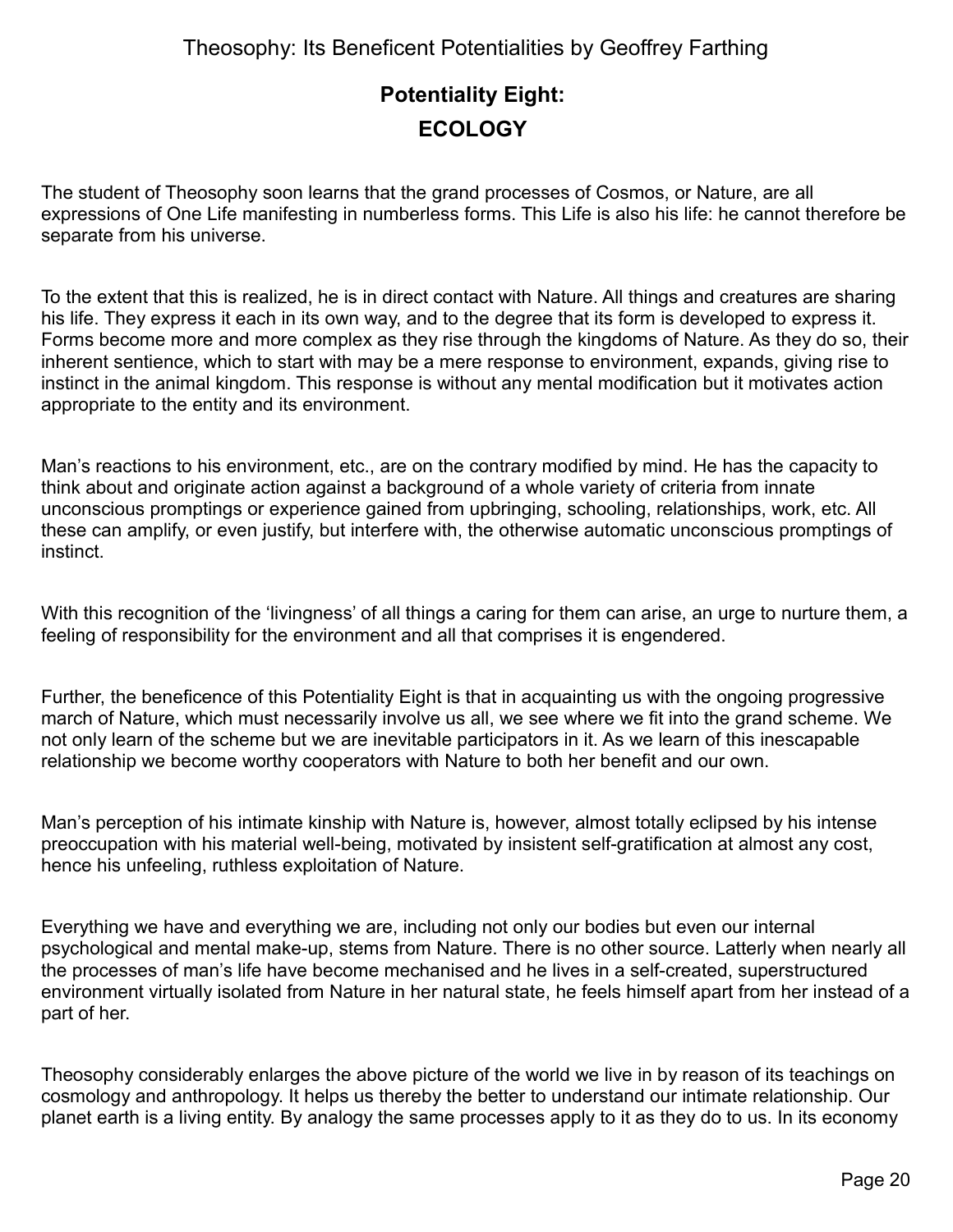and all its functions it is self-regulating. It has healing and recuperative abilities, but as in the case of our bodies, any adjustments it has to make take time. If therefore we make demands on our earth's resources at a rate faster than they can be regenerated, they must run out.

Scientists tell us that we are polluting our atmosphere to such an extent that we are even affecting the earth's temperature. Naturally a compensating restorative process will be set going but it takes time for what it can do to become effective. The natural economy is finely tuned. It is very much in our interests to become sensitive to this. Men have used the phrase that Nature is to be conquered or tamed, but Nature is our mother and sustainer, not our enemy. Our arrogant enmity towards her conditions the attitude of the elemental kingdom towards us. Caring friendliness towards Nature will work much more to our benefit than unfeeling indifference or even cruelty.

A similar argument arises over cosmetics. We inflict misery and suffering on animals to test our products for safety. When we see what dire consequences these experiments have on some of the test animals, then the karmic effects on the human race must be seen as an inevitable consequence.

The elemental kingdom plays a large and vital role in the workings of the global economy. We are not given many details of the way Elementals work but we are told that nothing happens without them. This includes even the awful catastrophes like earthquakes, floods, hurricanes, droughts, or just the weather, all result from the activities of the Elementals. They are the proximate, the immediate cause of all that happens on earth. As the forces of Nature they are the agents of Karma. But man can harmonise his relations to them. They are only quasi intelligent, doing just what they have to do in the scheme of things. They are, however subservient to the great post-human beings above man in the hierarchical echelon, being subject to their will.

Hear H. P. B.: There is not a single thing going on about us, no matter what, that elementals are not concerned in, because they constitute a necessary part of nature, just as important as the nerve currents in your body . . . [C. W. X, 271]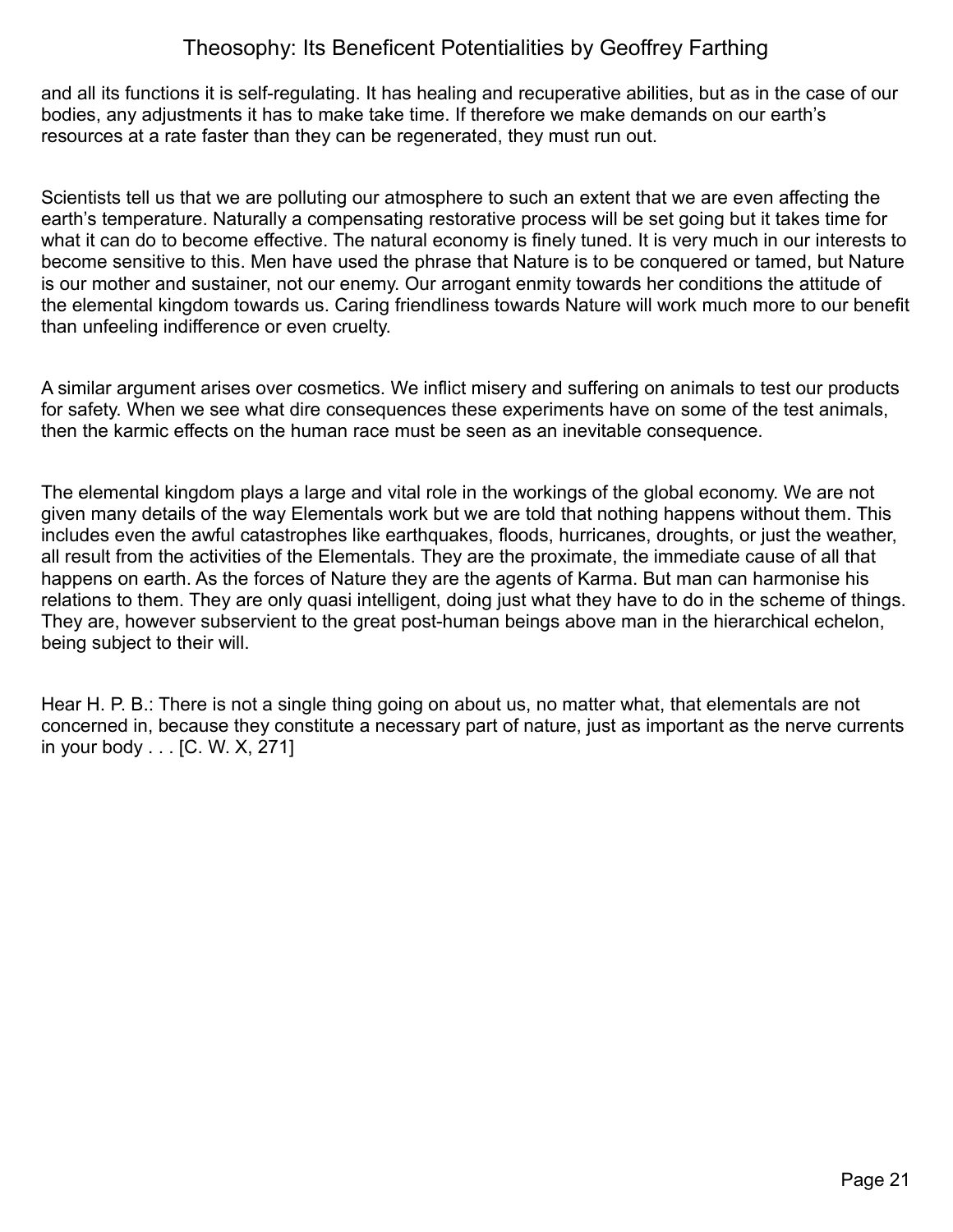### <span id="page-21-0"></span>**Potentiality Nine: THE ORDERING OF SOCIETY**

Human society is a collectivity of individual human beings and any characteristic or quality it may have reflects an average of the qualities of its members. The collectivity is also a karmic entity formed not only of its present activities but those of its past. Any section of Society also has its individual Karma affecting all its members.

The degree of governance of any society will reflect its spiritual development and its overall character. The more developed the society the greater the freedom it can enjoy. What laws are necessary will be those relating to the common economy, tax raising for public services, etc.

What has just been said reflects into the rules of how wealth is generated. For example, there is the straight forward earning a living for one's self and family. There are certain aspects to the acquiring of money (purely as such) in our modern way of life where little or no such contribution is made, e.g., gambling on the stock exchange in exchange rates and in land speculation. All these are non-productive and for every winner there is a loser; they are immoral and quite unacceptable in a sane world. Further, there is as yet no public conscience about the inequitable distribution of wealth, however it is generated. There is a saying that money makes money, justifying usury. In spite of our enormously complicated and extensive system of loan and interest, sustaining an ever-expanding economy, the saying is not true. The ever-expanding economy, with its attendant waste, and a growing realization that an abundance of 'things' beyond all reasonable need does not buy happiness, may prove disastrous to the system, especially when repayments (capital and interest) become too burdensome.

Money as such is sterile, it does not make real wealth. Only man's ingenuity and work does that. More and more money finds its way into the hands of fewer and fewer people. Moreover, the means of production of wealth can overstretch the capabilities of Nature's resources to supply them.

Theosophy demonstrates a prime need for altruism. All selfish acts, particularly those which adversely affect our fellow men, incur adverse Karma.

Theosophy teaches us of a hierarchical structure in the ordering of Cosmos. The Secret Doctrine, in telling us of the origins of the Universe says that there is the eternally unmanifest 'THAT' from which the Manifest One periodically emanates. This One differentiates into Seven Great Beings who characterise seven rays of development which in turn permeate all Nature with their qualities and attributes. Below them are an ever-descending series of Beings which constitute Architects, Builders, etc., down to three grades of Elementals representing the ultimate workers. They are the forces of Nature, each grade of which has its characteristic. A proper structure of society would reflect this model, the wisest, the most experienced heading a cone of authority over those lower in the scale who are of lesser development. Nature is not a democracy but those 'in authority' have fitted themselves by Nature's processes to fulfill their exalted roles. This fitting has regard to their slow development in their series of personal lives according to the process of reincarnation.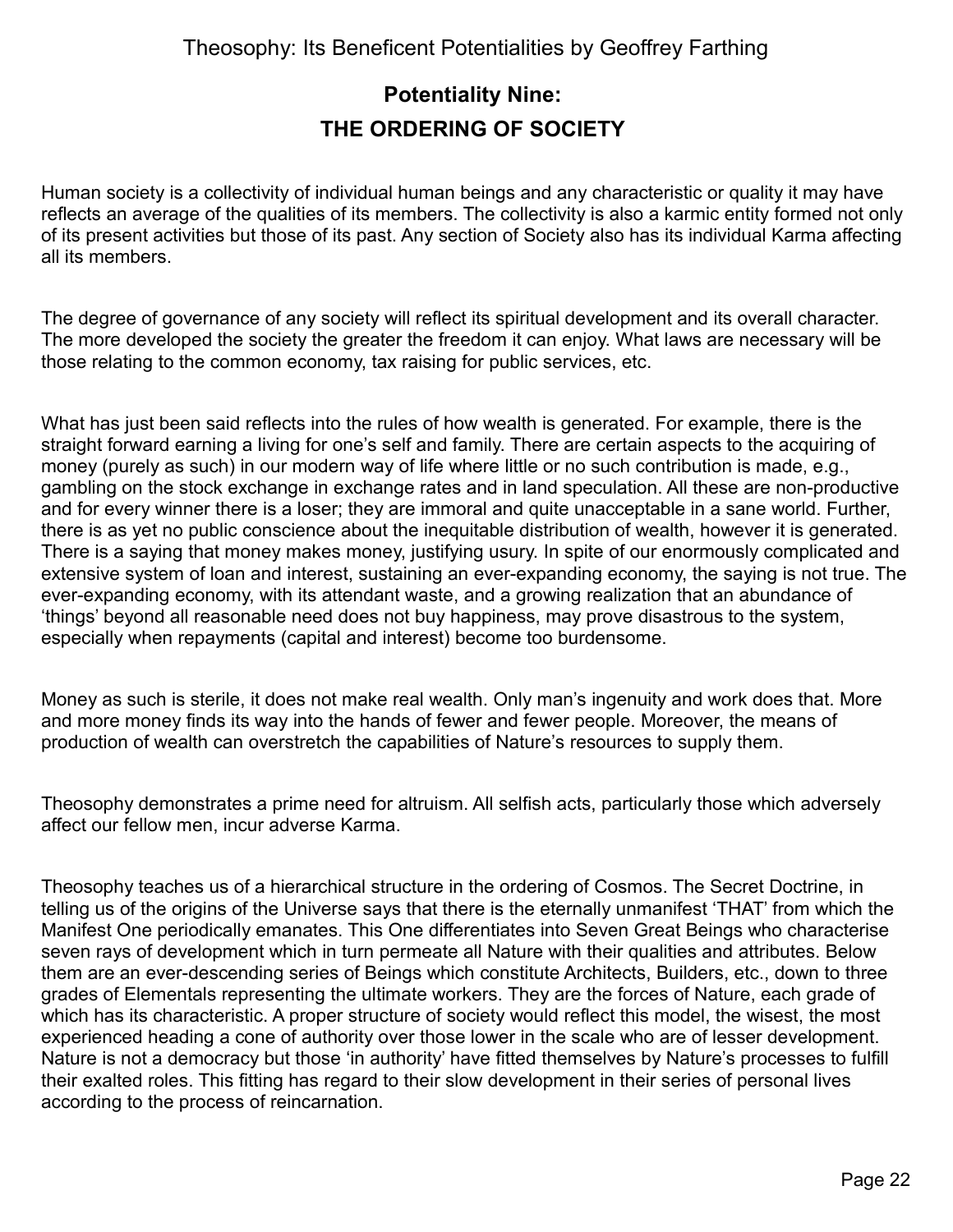In India the laws of Manu reflected this process in the caste system. Against the caste system, however, is the fact that it became rigid. One could not change caste irrespective of merit or demerit. It is noteworthy that the Master K. H. commended Damodar who renounced his caste at considerable cost to his social standing. The system is also divisive.

We in the West have now become 'democratic'. The aristocratic 'nobles' (members of the ruling class) by and large became unfit or just ceased to fulfil their traditional role. Whereas the hierarchical system has obvious advantages, there is the difficulty of choosing and electing persons of high integrity and motivated by altruism able to fill the senior positions in a modern hierarchy. The very process of election, or choosing, nowadays presents practical difficulties. Our present democratic system could provide a working compromise if Theosophy were to become a significant factor in our lives. Any system of government can work satisfactorily if those working it make it do so.

Theosophy tells us of the differences between sections of humanity by way of Root Races, sub-Races, families and so on. Each of these groups has an historic background and each of them is developing its own aspect of man's constitution. The main races of humanity develop their respective principles in due season. At this time in the 4th Round the 5th Root Race is developing the mental aspects of Kama (the 4th principle). Each Sub-Race of each Root Race is developing or has developed one or other of these aspects but the Races and Sub-Races overlap. Later ones start before older ones have run their course. In this way we are all at different stages. Our cultures manifest this. Seeing that we must all live in the planet together, tolerant allowances are essential if misunderstandings between the groups are to be avoided.

The occult view of human progress is that it is cyclical. The development and progress of human societies, in whatever units we may be thinking, from large national ones to small individual family groups, proceed by cycles. There is a birth, a period of prospering, a decline, and a natural death. This rise and fall is analogous to the life of an individual man. The length of these cycles is variable depending upon the operations of the law of Karma. For example, if a group of people or a nation misuses its powers the karmic consequence is inevitable sooner or later in terms of time in the life of the community. Greedy exploitation would certainly have its effects; maybe it would shorten the life of one group, remove one nation's dominance over another, and so on. Wrong practices and habits of living tend to generate diseases, sometimes on a large scale, inevitably shortening the life of the community.

The beneficent potentiality of a well-ordered social society ensures the spiritual development of the members of that society. Every member of it would have enough free time to do 'his own thing'. This proper ordering of daily life would reflect not only into the opportunity of individuals having time consciously to undertake some personal development but into the betterment of group health, with an attendant increased happiness.

Under the beneficent potentiality of Theosophy the whole complexion of human society could and would change if it were but generally known. . . . from the depths of the dark, muddy waters of materialism . . . a mystic force is rising . . . At most it is but the first gentle rustling, but it is a superhuman rustling - "supernatural" only for the superstitious and the ignorant. The spirit of truth is passing now over the face of the dark waters, and in parting them, is compelling them to disgorge their spiritual treasures. This spirit is a force that can neither be hindered nor stopped. Those who recognize it and feel that this is the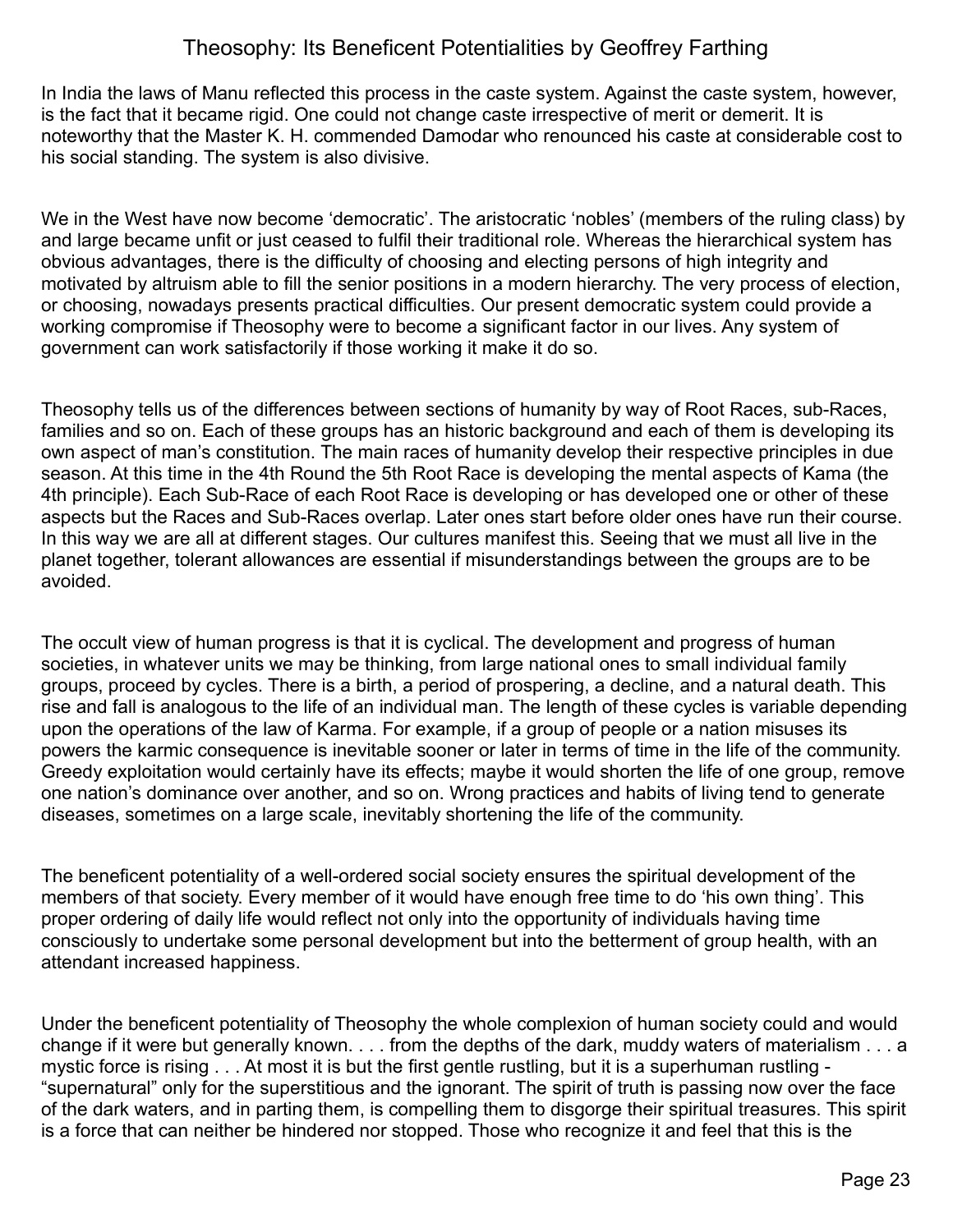supreme moment of their salvation will be uplifted by it and carried beyond the illusions of the great astral serpent. The joy they will experience will be so poignant and intense, that if they were not mentally isolated from their bodies of flesh, the beatitude would pierce them like sharp steel. It is not pleasure that they will experience, but a bliss which is a foretaste of the knowledge of the gods, the knowledge of good and evil, and of the fruits of the tree of life. [C. W. XI, 131/2]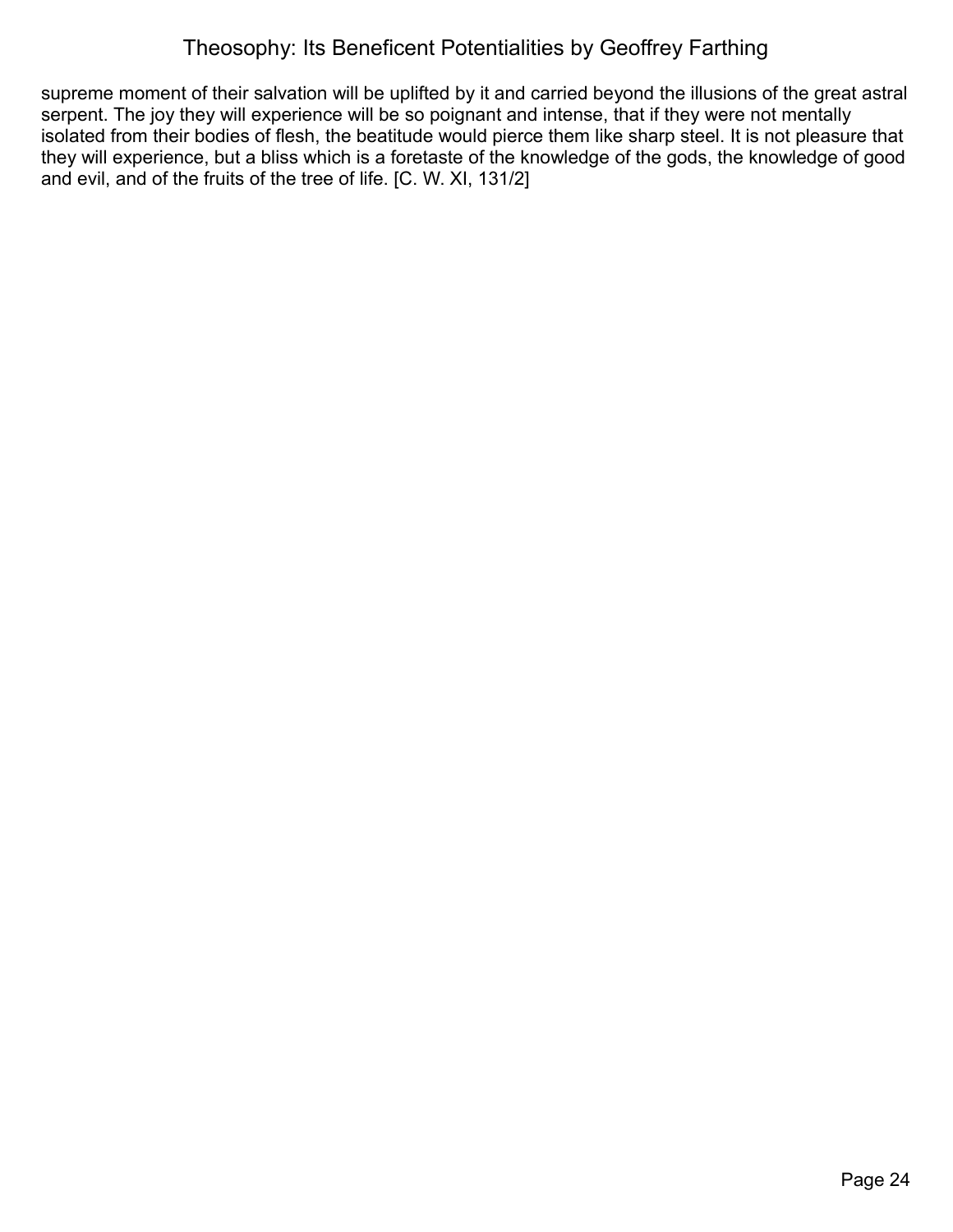## <span id="page-24-0"></span>**Potentiality Ten: EDUCATION**

Theosophy would not have much to say about the content of secular education but it would about the development in young people of character, unselfishness, helpfulness, self control, truthfulness and competence. It would tend to discourage all nationalistic propaganda and any religious education of a particular denominational character. It would be concerned, however, to teach the laws of Karma and reincarnation and their effects in our lives. It would also teach the 'Humanities.' It would enlighten pupils as to their inherent spiritual nature, making them aware that they share their spirituality with everybody else, with all living things and even the earth itself, the solar system and the outer universe. They thereby have a direct relationship with everything in Cosmos. By it they are under an obligation to seek to further the happiness and well-being of all their fellow creatures. Here we enter into the basics of a common ethic of caring, cooperation and sharing; all out of real regard for others and with mutual respect and even affection for them.

In The Key to Theosophy H. P. B. stresses the importance of cooperation as against competition, of which the system of competitive examinations is an example. It is an easy step to extend this regard for other individuals to other groups, to other nationalities and members of other races, to inculcate ideas of inclusiveness rather than exclusiveness towards all. Whereas regard for local traditions, habits and customs, and even patriotism, are worthy, belligerent nationalism, religious intolerance and exclusiveness are certainly not.

In expounding the Law of Karma to children, its aspect of "do as you would be done by" is understandable. The Law in its other aspects of cause and effect and the maintenance of equilibrium and harmony is something to which every child can respond. It might be a truism to say that a good teacher is better than many books, or even a computer! A living communication makes learning an exciting process. Talent of every sort whether it be physical by way of manual ability or artistic, emotional or mental skills, is obviously recognized and encouraged.

In this age of computing virtually all basic data are available at the touch of a button, so too are many aspects of calculation. These are tools perhaps useful in modern ultra-dollar efficient society but they do not develop mental faculty, memory, sound logic and judgment. They demand no initiative, encourage no real adventure or courage, so much in demand in the 'real' world. Ideas on the progressive evolution of all things give purpose to existence. Apart from the absorbing immediate concerns of school life children would then acquire ideas about the long-term purpose of being in incarnation.

Parents and teachers, brothers and sisters, playmates: all are worthy of respect for what they are in their particular relationships to each child. They are factors in their upbringing, forming a background, each in his or her own way, to the child's life, having repercussions by way of conditioning for years to come. The inculcation of the need for effort is an educational necessity. Very few children are so gifted that they can perform their scholastic tasks or exercises without effort. The truth is that it is by effort that they develop their faculties or even the strength for doing anything. The making of effort can also be enjoyable and stimulating; it is not necessarily wearisome or a drudgery.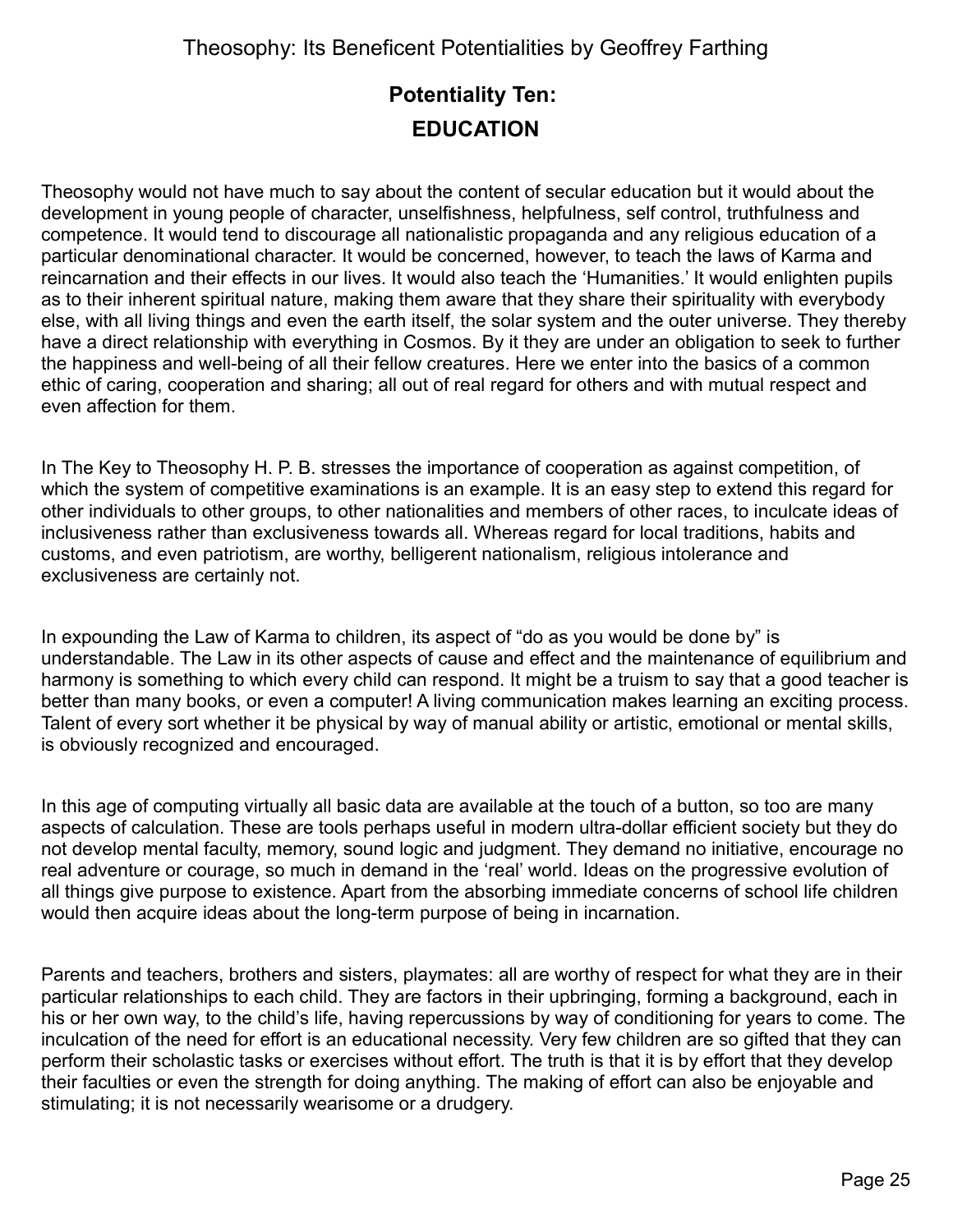In The Key to Theosophy, amongst much else on education, H. P. B. has this to say: Children should above all be taught self-reliance, love for all men, altruism, mutual charity, and more than anything else, to think and reason for themselves. We would reduce the purely mechanical work of the memory to an absolute minimum and devote the time to the development and training of the inner senses, faculties and latent capacities. We would endeavour to deal with each child as a unit, and to educate it so as to produce the most harmonious and equal unfoldment of its powers, in order that its special aptitudes should find their full natural development. We should aim at creating free men and women, free intellectually, free morally, unprejudiced in all respects, and above all things, unselfish. And we believe that much if not all of this could be obtained by proper and truly theosophical education. [Key, 270, Original Edition].

She also said, A proper and sane system of education should produce the most vigorous and liberal mind, strictly trained in logical and accurate thought, and not in blind faith.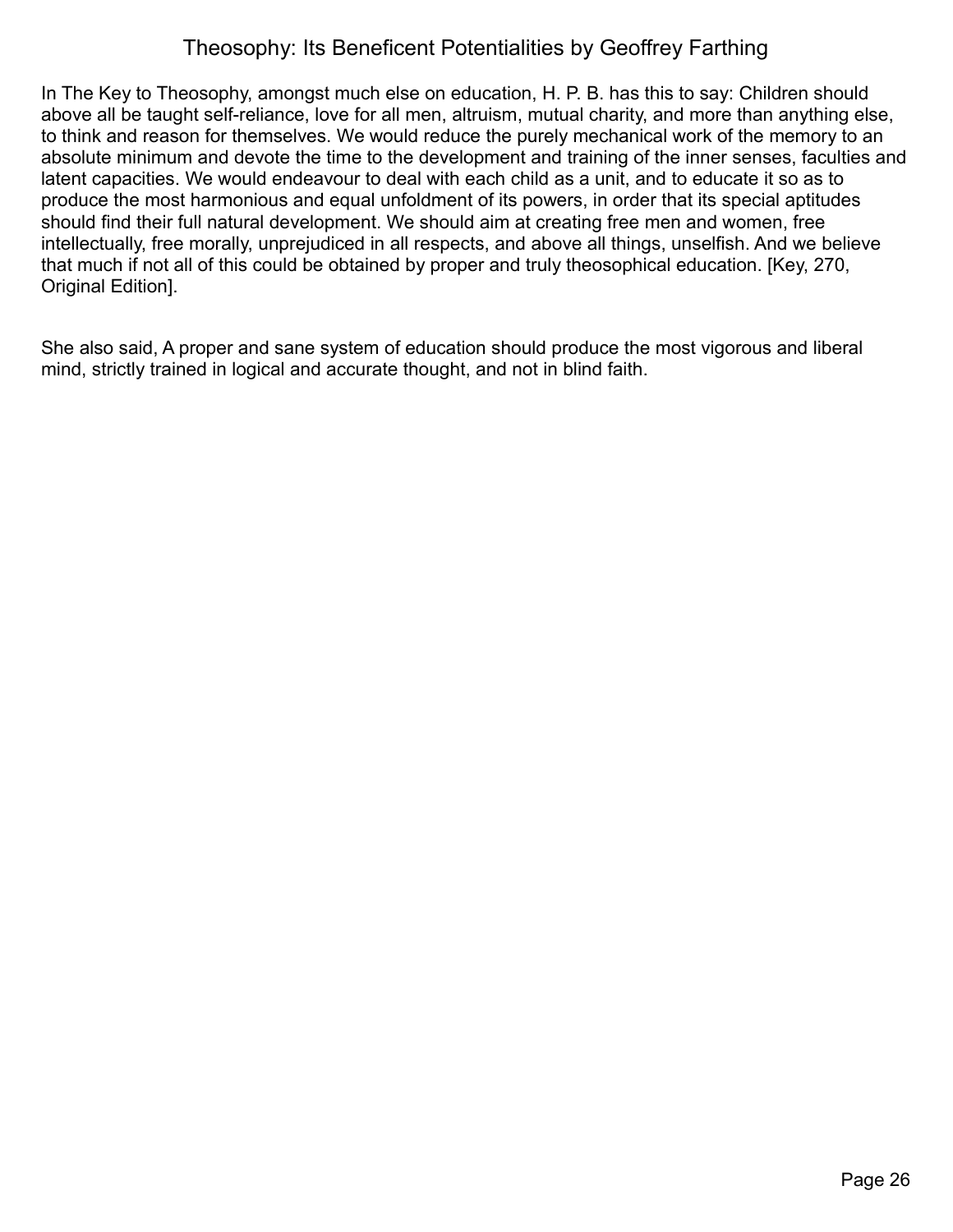## <span id="page-26-0"></span>**Potentiality Eleven: SCIENCE**

The word Science is derived from the Latin sciens, present participle of scire, to know. It has latterly become applied to a specific aspect of 'knowing', a particular discipline or way of knowing, but properly it is unspecific. Theosophy has been referred to as the Science of Sciences; it includes all knowledge of a 'real' nature.

One of the Masters of the Wisdom said that "Modern science is our best ally . . . " (Mahatma Letters to A.P.Sinnett, Letter 11, chron. 65). He said this at the end of the 19th century when science was establishing itself as the fearless enquirer into all natural phenomena. It was making rapid progress in exploring outer space, in discovering the nature of matter, the composition and function of living cells and the part they play in living organisms, and so on. Darwin had just propounded his Origin of the Species and his theory of the survival of the fittest. This growing understanding of the natural world was challenging the views of religion on Divine Creation. Science encouraged the asking of many questions about dogmatic assertions previously believed to be unquestionable. The Masters were encouraging this liberalisation of thought and fearless enquiry into the actualities of existence regardless of the many existing long-standing accepted views.

Science may not nowadays be quite so sure of itself as it was at the end of the 19th century. Its views are more lightly held, its foundations are not so secure as they were only a few years ago. Discoveries and theories are rapidly and continuously changing. Science has consequently become more flexible, and willing to look into areas which were previously 'no-go' areas, principally those of subjectivity as opposed to the accustomed pure objectivity. Quantum physics with its ideas of non-locality has opened up new fields. Some scientists are beginning to pose questions which suggest the possibility of non-physical realms of being. Near-death experiences, for example, have forced attention away from the strictly material. Now there is also an increasing view that paranormal phenomena like thought reading or transference, psychokinesis, materialisations at spiritualistic seances, distant healing and so on, ought to be acknowledged and investigated. Current models of scientific thought cannot accommodate such happenings.

Theosophy provides ready-made models to explain many of these phenomena but so far they have been ignored. These answers include explanatory material on the nature of space and time, the existence and characteristics of various non-physical planes of existence. As an example, the one next to the physical, the formative plane (the Astral), has several functions. To a theosophist these correspond to the various sub-planes of that plane. It is where memory resides; where vitality, the universal life force, is stored for suffusion into the physical. From this plane 'subjective' forms are projected into physical, objective existence.

H. P. B. makes an important statement in The Secret Doctrine: Now the Occultists, who trace every atom in the small universe, whether an aggregate or single, to One Unity, or Universal Life; who do not recognise that anything in Nature can be inorganic; who know of no such thing as dead matter - the Occultists are consistent with their doctrine of Spirit and Soul when speaking of memory in every atom, of will and sensation. [Secret Doctrine, Volume II, Page 672]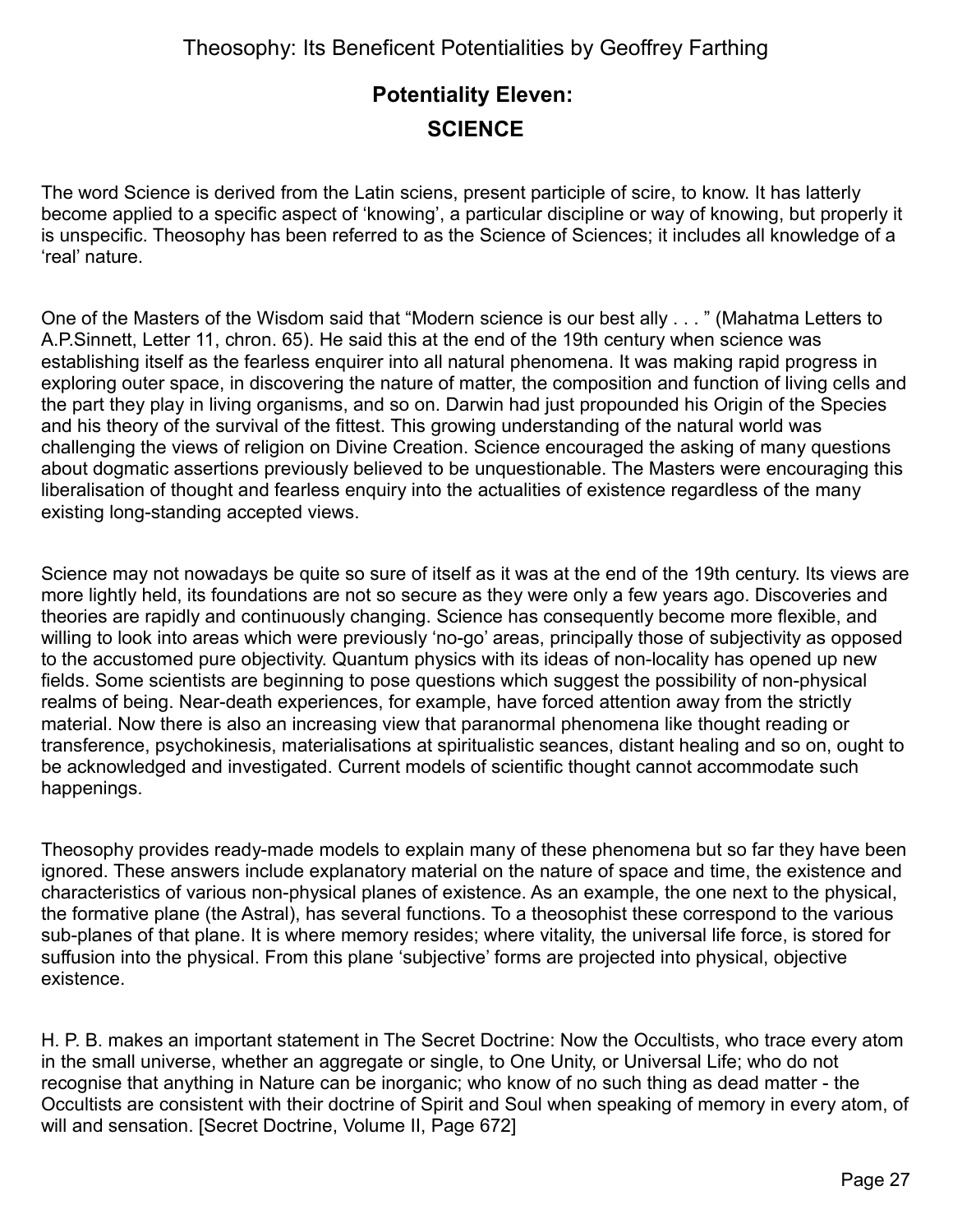The relatively recent idea in the scientific world that the observer affects the results of experiments at the sub-atomic levels is beginning to suggest that the observer is a participator in the experimental process. According to Theosophy, this is so because of the nature of the inner subjective planes, particularly the mental plane wherein incidentally, it is said, space has no dimension (in the physical sense) and time as ordinarily understood does not apply. In subjective space therefore the square law relating to affects and distance does not apply.

There is another current scientific speculation on non-locality. Sub-atomic particles can affect one another at distances such that changes in one in any given place affect immediately another in another place. So far there is no scientific explanation for this but in the matter of non-locality, students are reminded of "the Point which is everywhere and the circumference nowhere", supplemented by the part of the Hermetic Axiom "Nothing is great, nothing is small". Similarly, the Occultist could ask, "Where is a thought?" The scientist might answer, "In the brain", but a thought is immaterial and the brain is something material. How does the material give rise to the immaterial? Again the answer to this can be by way of the inner nature of matter, which has its subjective principles and sub-principles. The theosophist also sees that, as any particle of matter is a living entity, its own inherent energy is life, the One Universal Life.

A comprehensive metaphysical view of non-locality becomes very complex. The interweaving of causes and effects in these non-physical fields becomes extraordinarily complicated, especially because what happens in them can be reflected into, and therefore affect, the physical plane. In Occultism the existence of Elemental beings, has some relevance to this. They constitute a modus operandi for most phenomena. The Elementals are regarded as semi-intelligent entities and act as the forces of Nature.

Modern science still lacks a model of the structured universe such as that provided by Theosophy with its seven planes of being, each with its own main characteristics. It also lacks the idea, and all that stems from it, that there is no such thing as 'dead' matter. The two concomitants of consciousness and memory, and matter as living, reflect into an understanding of the grand process of evolution. Everything is building on what went before. This is the basis for Rupert Sheldrake's considerable work The Presence of the Past.

Science has sub-disciplines. One is biology, the science of living things. Theosophy extends this by its notion that there is no dead matter, nothing is inorganic, and by furthering the idea that everything manifests an aspect of the One Life. This One Life shows two inseparable aspects: form (matter) on the one hand, and energy as dynamism (life or spirit) on the other. Consciousness, memory and will are inherent in the combination. 'Volition' is therefore an attribute in all things. These are elements of basic data not yet fully appreciated by science but clearly enunciated by Theosophy.

Once Theosophy and its principles are known, it will be demonstrated that our philosophy is not only a "close relative of modern science," but its forbear, though greatly transcending it in logic; and that its "metaphysics" is vaster, more beautiful and more powerful than any emanating from a dogmatic cult. It is the metaphysics of Nature in her chaste nakedness, both physical, moral and spiritual, alone capable of explaining the apparent miracle by means of natural and psychic laws, and of completing the mere physiological and pathological notions of Science, and of killing for ever the anthropomorphic Gods and the Devils of dualistic religions. No one believes more firmly in the Unity of the eternal laws than do the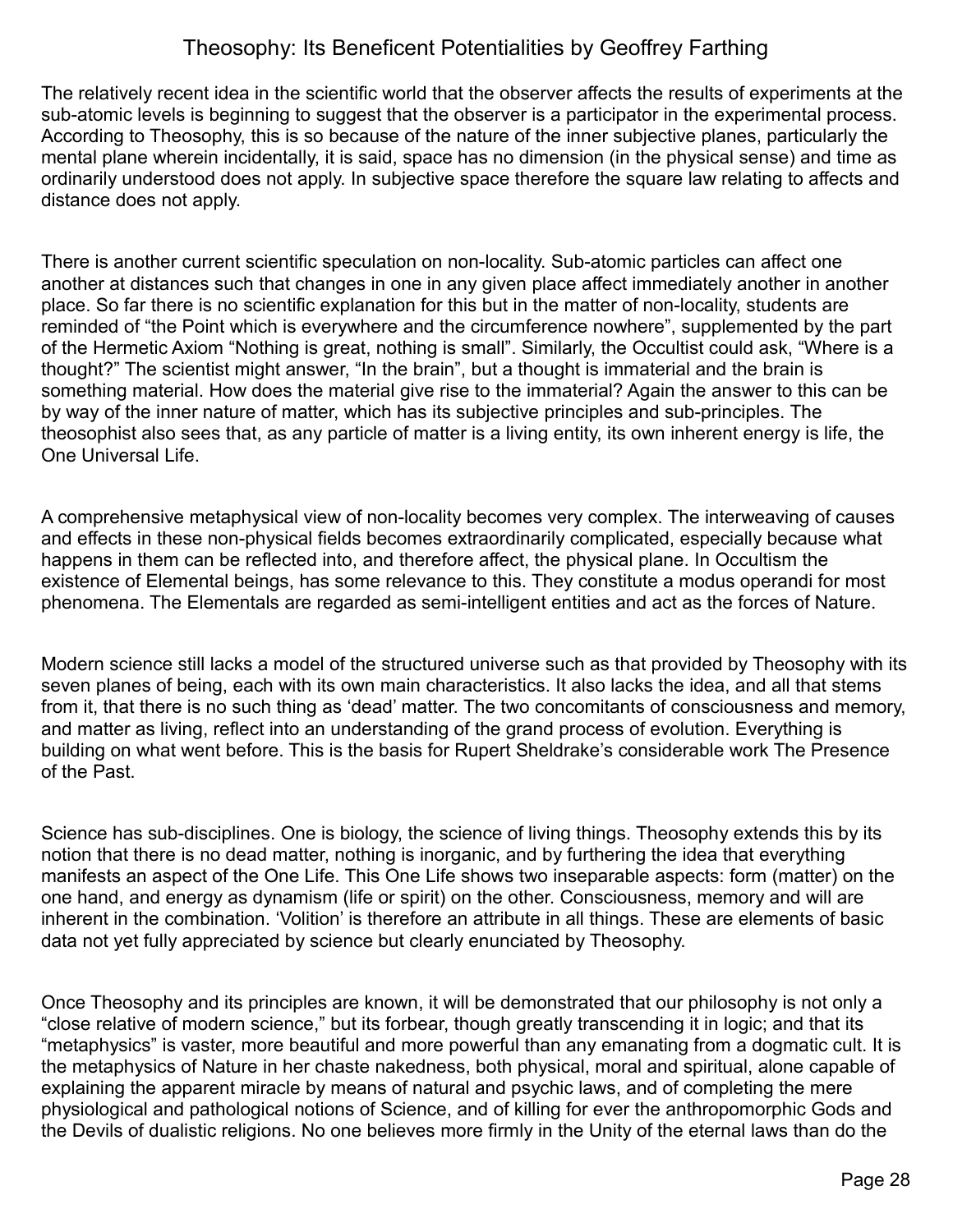Theosophists. [C. W. VIII, 76]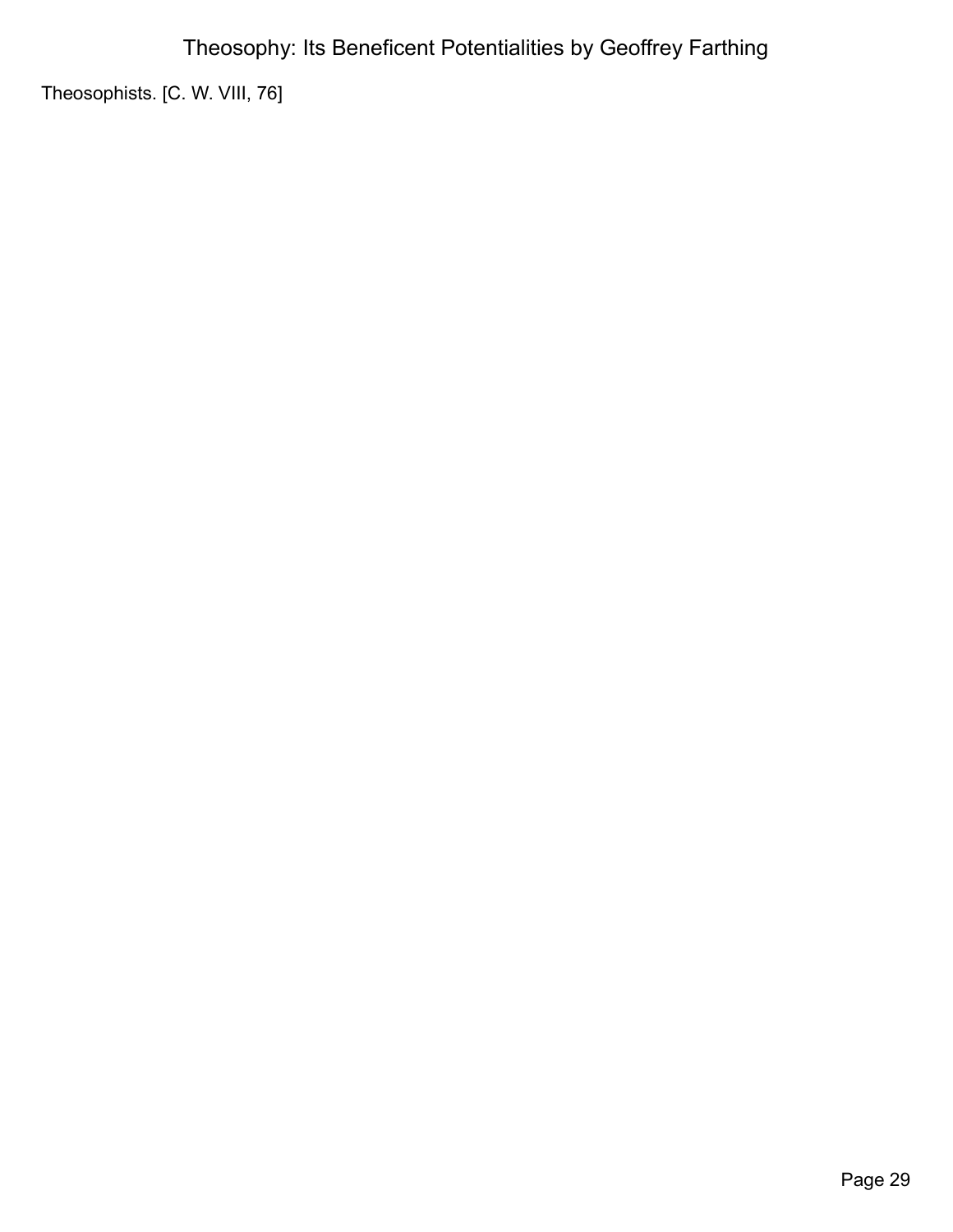## <span id="page-29-0"></span>**Potentiality Twelve: ART, HEALTH, PSYCHOLOGY and PARAPSYCHOLOGY**

With the advent of Theosophy a whole set of new concepts arise in the field of art, primarily from the occult view of the nature of the artist. Theosophy teaches that every human being is a microscopic but unique reflection of the macrocosm, the universal whole. Each of his faculties derives ultimately from great Beings who have progressed in the aeons of evolutionary time far above him in the scale of being. These are collective entities, aggregates of many lesser living beings, each with its intelligence and memories. These together constitute a vast accumulated experience acquired by multitudes of 'Lives' as they have moved up the evolutionary ladder. Life in this context, known as the Monad, has passed through all the kingdoms of Nature and thence into the human kingdom where it becomes individualised and proceeds through the sub-Races and Races, in which it sequentially develops human faculties. Ultimately its vehicles are fitted to proceed as entities into the superhuman kingdoms.

Nature provides all that constitutes not only the physical being of man but his non-physical principles. Each cell, even of his body, has its own inner principles, through which that cell is in touch with the corresponding cosmic plane. It thereby reflects something of that plane's characteristics. All the time the whole man is resonating in the various aspects of his being to what takes place in the universe, to the extent that they have been developed and attuned.

The artist responds to the harmonies in Nature whether by sound, colour, form or feeling. He sees something of the grand cosmic pattern in symmetrical patterns, facial expressions, in movement, in rhythm and the lilt of language and sound. Musicians hear with their inner ears the celestial music; they can set it down in writing, and with the instruments and techniques at their disposal, can express what they hear of the melody and harmony. The dancer and the singer too in their way interpret and bring forth something of these unheard rhythms and harmonies. Their responsive souls can speak to us but we have to be able to respond. We need eyes to see and ears to hear. Without these we cannot respond and without our response any art form is a mere shadow, a presentation without meaning. A response to any art form, by vision or sight, involves our soul; but further, insofar as it responds, it is itself quickened.

There is a sanctity and a holiness in this appreciation, leading us into the spiritual realms. Our characters are modified. The highest emotions of devotion, courage, perseverance, sympathy, love and compassion are all evoked. Real art will do this for us if we give it our attention and can see and hear. We all have the necessary internal instrument but maybe it needs tuning.

Quoting the Master K. H., "the melomanic knows of no higher state of bliss and happiness than music the most divine and spiritual of arts . Whereas this is specific to one art form we have the expression that Divinity is expressed in, "goodness, truth and beauty". There is also the expression that "beauty is in the eye of the beholder". Without that 'eye' there is no beauty. It could also be said that Theosophy is in the eye - or soul response - of the student; without that it does not exist for him or her.

We dealt with some aspects of spiritualistic phenomena and psychism in Potentiality Seven. The main criterion in the theosophical explanation of them is the planes of Nature and the occult constitution of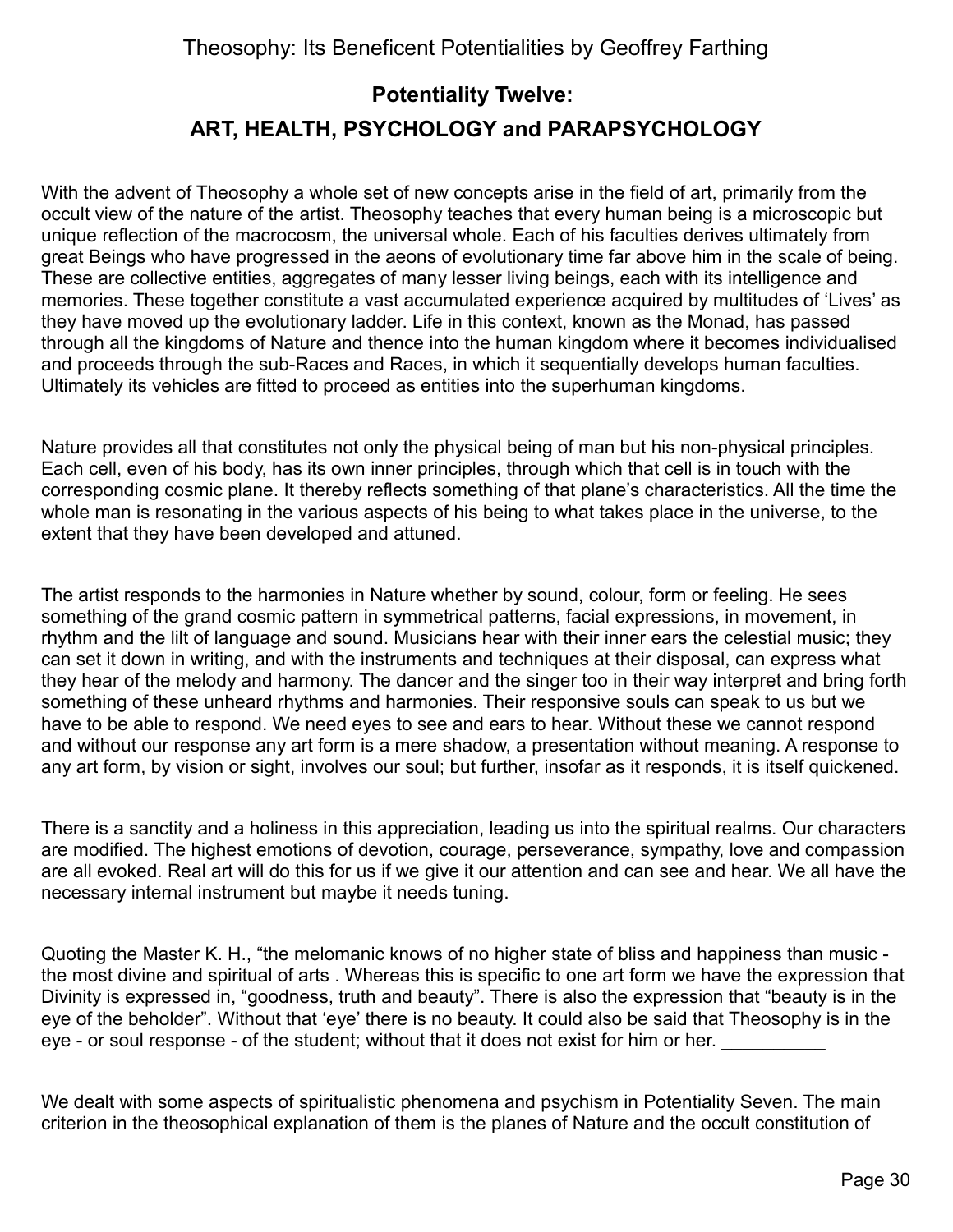man by principles (see Appendix). In either case there is a significant division in them - at the mid point in the 5th plane or 5th principle of Manas of mind. The dividing line is referred to as a barrier or bridge, the Antahkarana. Nature above this line is regarded as 'formless' and subjective, and below it objective. In terms of planes, in terms of principles it is spiritual (Egoic) at high levels, or manifestly material, personal at lower levels (but matter can be non-physical). This information is essential to an understanding of psychology and parapsychology.

Some psychologists have recognised a distinction between the personal ego (id) and a super-ego. Their ego has been relatively well studied and much therapeutic practice developed from clinical experience. The super-ego, however, - the theosophical spiritual Ego or Individuality - so rarely manifests that very little is known of its true nature, its real potentialities. It is still largely a postulate but there is evidence of its existence by way of its reflection into the upper three sub-principles of the kamic or emotional main (4th) principle. Even those reflections, although still coloured by egotism, demonstrate some of the higher spiritual aspects of the personality.

Parapsychology was mentioned briefly in Potentiality Seven. Theosophy enriches this field of activity again by way of the characteristics and qualities of the planes and principles. The mental plane and mind play a large part in 'spirit' messages, 'automatic' writing and obviously in thought transference. In other phenomena the astral (3rd) plane and the Astral Body are involved, sometimes with the aid of Elementals, e.g. materialisations, apports, precipitation of pictures and letters.

Psychological phenomena include split personality, obsession and possession. Again a knowledge of the after-death processes helps towards an understanding of what is happening. A man is his spiritual Ego, or Individuality, but associated with a personality during earth life. In cases of obsession the personality can be taken over by one or more powerful Elementals, often but not always of its own creation, by prolonged habits for example. Possession proper occurs when the personal principles are taken over completely, or partly and temporarily, by an 'Elementary'. An Elementary is the persisting psychic reliquiae of a deceased person, from which the spiritual Ego has been separated during the normal death process. The 'Elementary' as long as it persists can remain powerful. It can seek 'life' to fulfil its urges in the physical body of a living person. It is motivated by intense craving for carnal satisfaction, such as sexual perversions, drunkenness, often fiendish cruelty, etc. It is completely without conscience or decent restraint because of its separation from its spiritual soul. **[** Regarding examples of and cures for obsession etc, see Collected Writings Index and Volume II, page 399**]**

Theosophy has something significant to say about health. The following quotation may appear superficial but it has wide repercussions: Every individual is making Karma either good or bad in each action and thought of his daily round, and is at the same time working out in this life the Karma brought about by the acts and desires of the last. When we see people afflicted by congenital ailments, it may be safely assumed that these ailments are the inevitable results of causes started by themselves in a previous birth. It may be argued that, as these afflictions are hereditary, they can have nothing to do with a past incarnation; but it must be remembered that the Ego, the real man, the individuality, has no spiritual origin in the parentage by which it is re-embodied, but is drawn by the affinities which its previous mode of life attracted round it into the current that carries it, when the time comes for rebirth, to the home best fitted for the development of those tendencies . . . [Key, 212]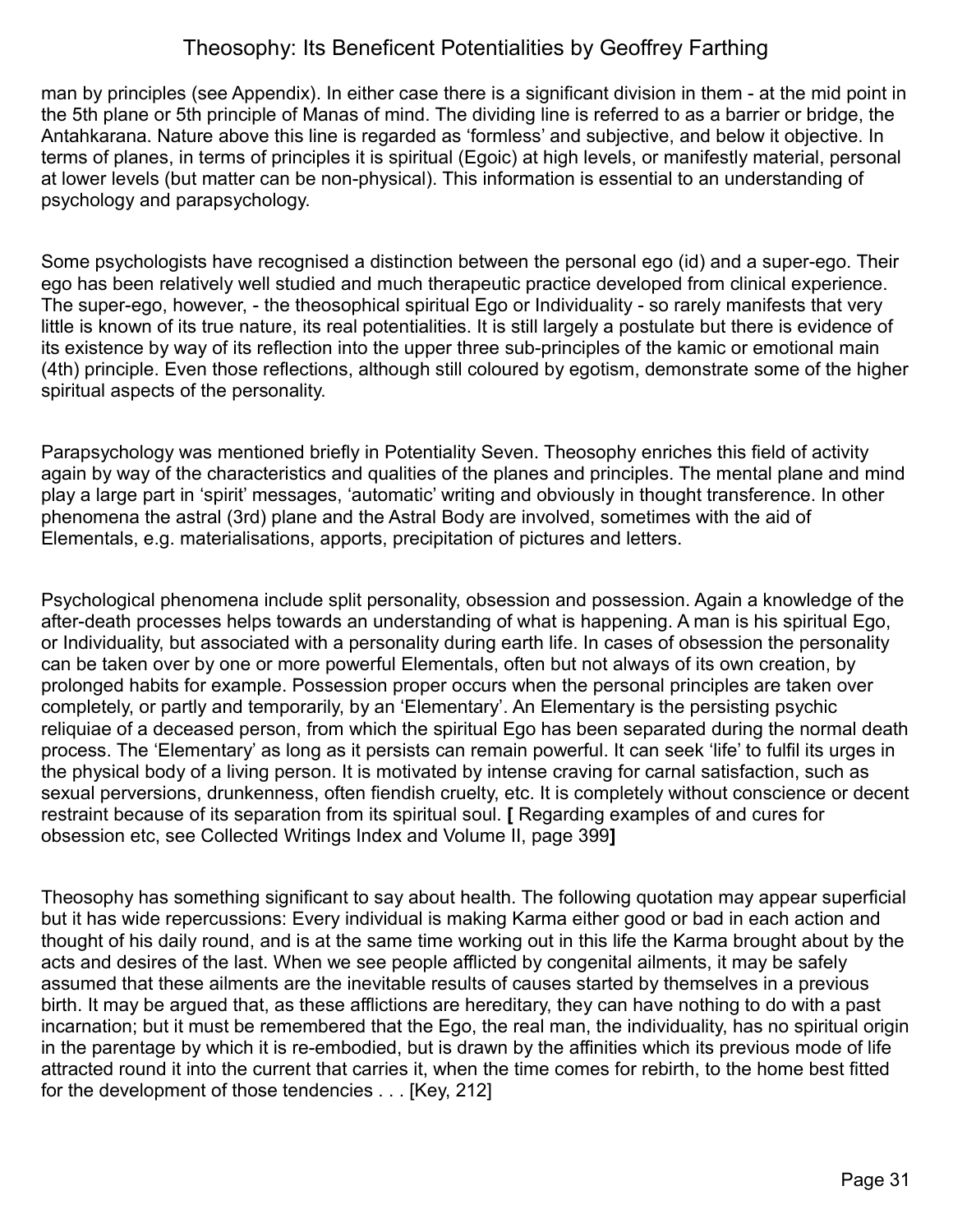### **CONCLUSION**

The potentialities of Theosophy can only become actualities and their benefit to humanity felt as they are known. It is over one hundred years since they were made available in the writings of H. P. Blavatsky and her Initiate Masters. For various reasons however, notably opposition by self-interested parties, they have been suppressed or ignored. It was envisaged that the Theosophical Society, as it was originally founded, would be the means of letting it be known that all these potentialities were available to the world in general. It is our duty, as members of that Society, to familiarize ourselves with all aspects of the theosophical teachings, particularly these potentialities, so that we can broadcast them, making them available widely as was originally intended.

The advent of Theosophy was a unique world event, ranking even above that of Christianity. The founders of the great religions in history have been Initiates of high order in the occult Hierarchy (with its several branches). The Masters of the Wisdom who inspired the founding of the Theosophical Society were members of that Brotherhood. They not only made available to the world in general the expansive and very deep theosophical teachings but committed them, via H. P. Blavatsky and to some extent directly themselves, into writing. No other Teacher previously had done that. Even though now we do not have the Masters with us, we do have that incomparably valuable literature - and that for all time, or for as long as it shall be preserved.

We have to acknowledge H. P. B.'s great self- sacrificing work in this, with all the sincere appreciation it deserves. We owe her an immense debt of gratitude not only for this 'actualising' of the potentiality of Theosophy as far as she could in writing, but for her direct association with some of the Masters, and the evidence of their existence that this provided. They became 'realities' and thereby an inspiration to many. As witness we have what she said about them in her account of the writing of Isis Unveiled and what they themselves said about their part in the writing of The Secret Doctrine.

THE ULTIMATE POTENTIALITY Practical Theosophy is not one Science, but embraces every science in life, moral and physical. It may, in short, be justly regarded as the universal coach , a tutor of world-wide knowledge and experience, and of an erudition which not only assists and guides his pupils toward a successful examination for every scientific or moral service in earthly life, but fits them for the lives to come, if those pupils will only study the universe and its mysteries within themselves . . . [C. W. X, 165]